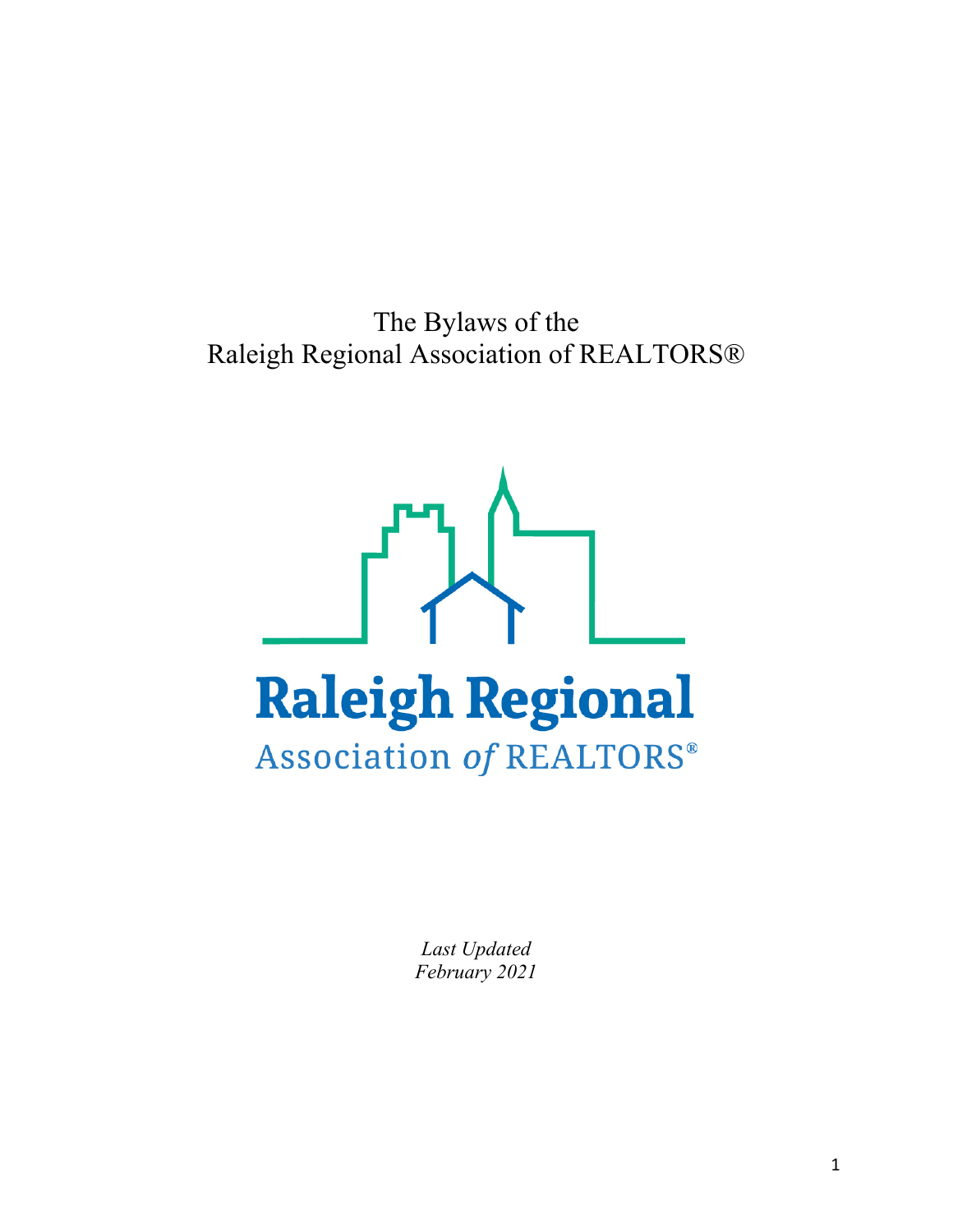# **BYLAWS** RALEIGH REGIONAL ASSOCIATION OF REALTORS®

Effective: February 10, 2021

|  | Table of Contents |
|--|-------------------|
|--|-------------------|

|           | <b>ARTICLE I: ASSOCIATION NAME</b>             |
|-----------|------------------------------------------------|
| Section 1 |                                                |
| Section 2 |                                                |
|           | ARTICLE II: OBJECTIVES OF THE ASSOCIATION      |
| Section 1 |                                                |
| Section 2 |                                                |
| Section 3 |                                                |
| Section 4 |                                                |
| Section 5 |                                                |
| Section 6 |                                                |
|           | <b>ARTICLE III: JURISDICTION</b>               |
| Section 1 |                                                |
| Section 2 |                                                |
|           | <b>ARTICLE IV: MEMBERSHIP</b>                  |
| Section 1 |                                                |
| Section 2 |                                                |
|           | <b>ARTICLE V: QUALIFICATION &amp; ELECTION</b> |
| Section 1 |                                                |
| Section 2 |                                                |
| Section 3 |                                                |
| Section 4 |                                                |
| Section 5 |                                                |
| Section 6 |                                                |
| Section 7 |                                                |
|           |                                                |
|           | ARTICLE VI: PRIVILEGES & OBLIGATIONS           |
| Section 1 |                                                |
| Section 2 |                                                |
| Section 3 |                                                |
| Section 4 |                                                |
| Section 5 |                                                |
| Section 6 |                                                |
| Section 7 |                                                |
| Section 8 |                                                |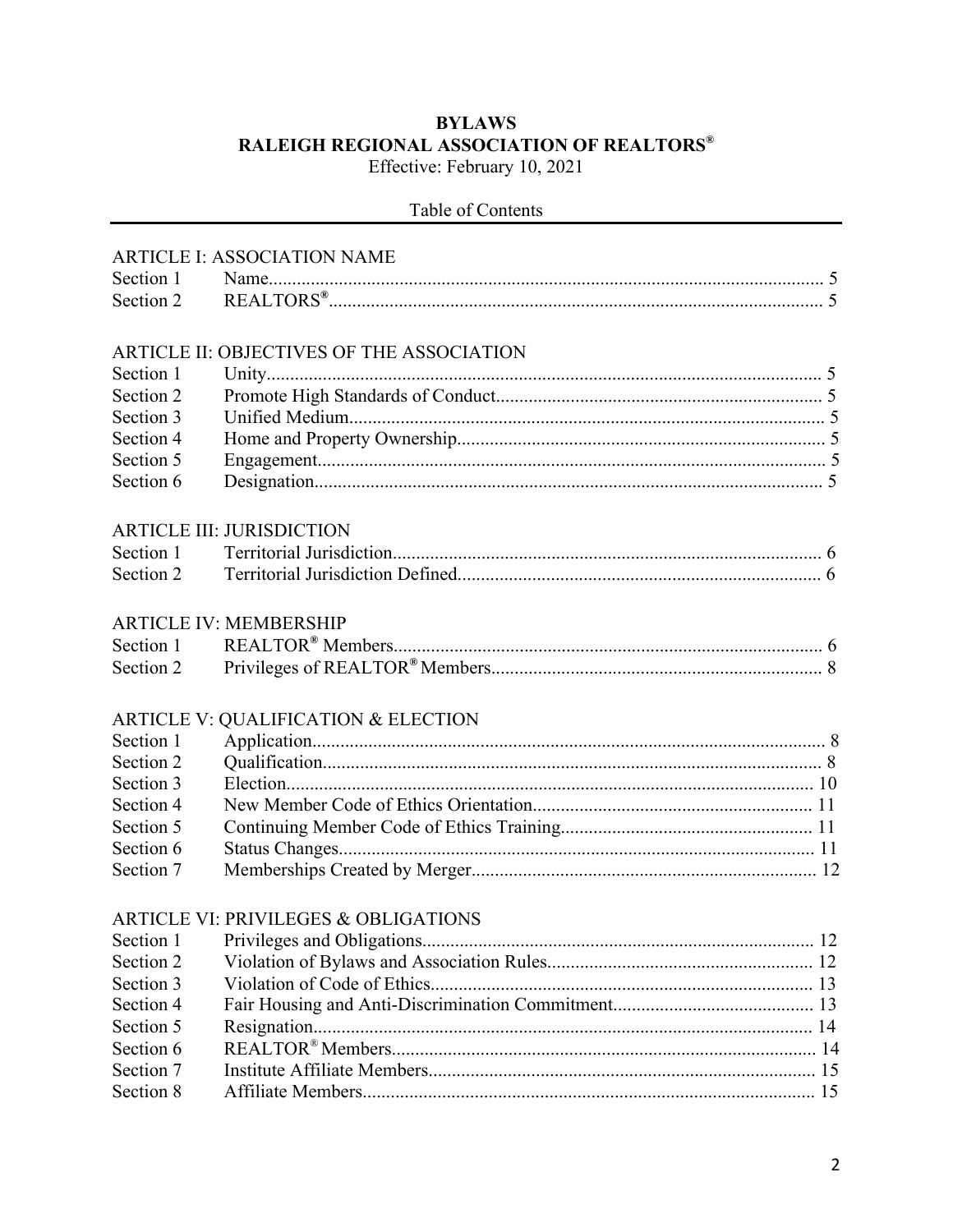| ARTICLE VII: PROFESSIONAL STANDARDS & ARBITRATION |  |
|---------------------------------------------------|--|
|                                                   |  |
|                                                   |  |

| $\cup$ $\cup$ $\cup$ $\cup$ |  |
|-----------------------------|--|
|                             |  |
|                             |  |

# ARTICLE VIII: USE OF TERM REALTOR® & REALTORS®

| Section 1 |                                                                           |
|-----------|---------------------------------------------------------------------------|
| Section 2 |                                                                           |
| Section 3 |                                                                           |
| Section 4 | Use of the terms REALTOR® and REALTORS® by Institute Affiliate Members 18 |

## ARTICLE IX: STATE & NATIONAL MEMBERSHIPS

# ARTICLE X: DUES & ASSESSMENTS

| Section 1 |                                                                              |  |
|-----------|------------------------------------------------------------------------------|--|
| Section 2 |                                                                              |  |
| Section 3 |                                                                              |  |
| Section 4 |                                                                              |  |
| Section 5 |                                                                              |  |
| Section 6 |                                                                              |  |
| Section 7 | Notice of Dues, Fees, Fines, Assessments, and Other Financial Obligations of |  |
|           |                                                                              |  |
| Section 8 |                                                                              |  |

## ARTICLE XI: OFFICERS & DIRECTORS

| Section 2 |  |
|-----------|--|
| Section 3 |  |
| Section 4 |  |
|           |  |
| Section 6 |  |
|           |  |
|           |  |
|           |  |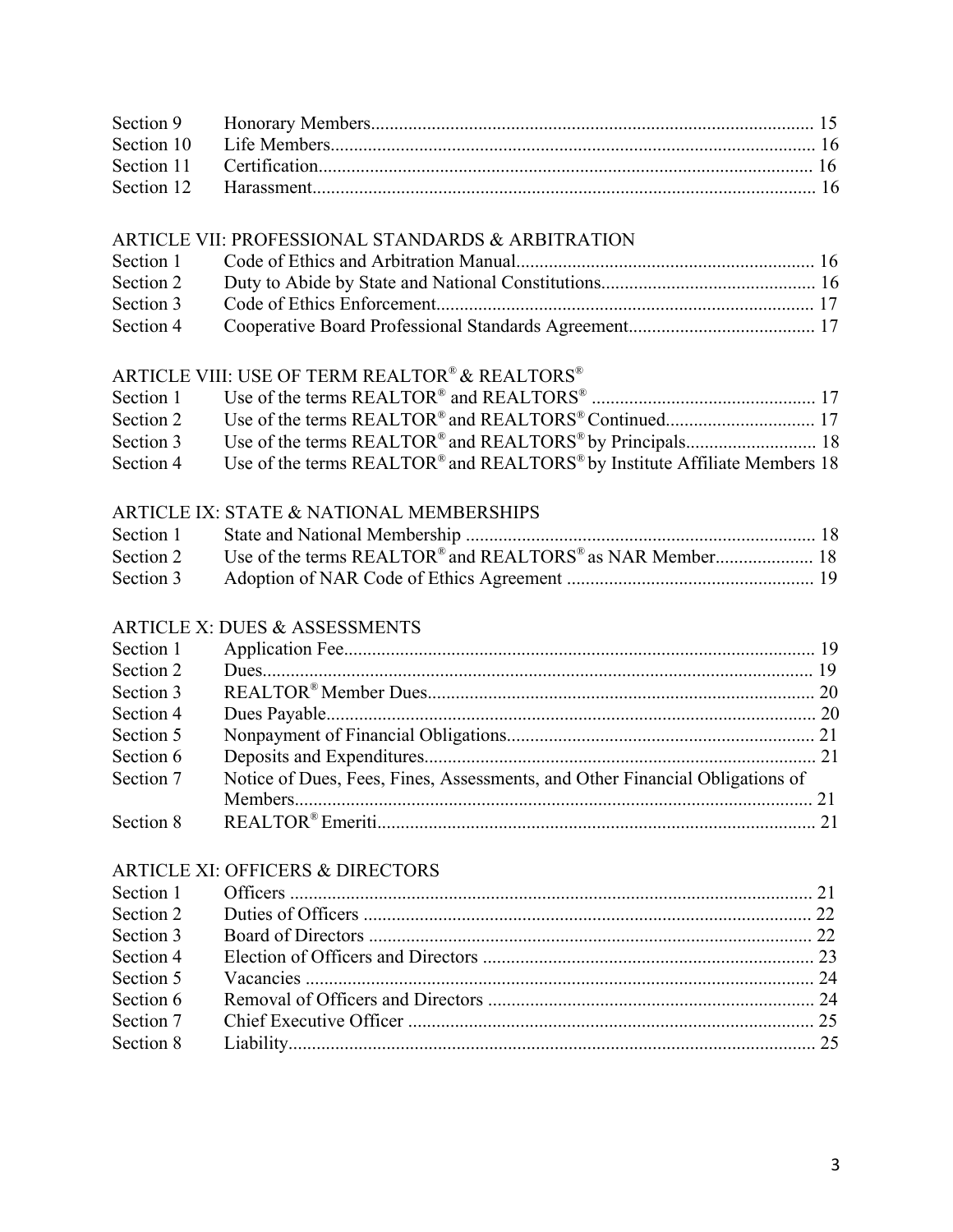## **ARTICLE XII: MEETINGS**

| Section 1 |                                                                    |  |
|-----------|--------------------------------------------------------------------|--|
| Section 2 |                                                                    |  |
| Section 3 |                                                                    |  |
| Section 4 |                                                                    |  |
| Section 5 |                                                                    |  |
| Section 6 |                                                                    |  |
| Section 7 |                                                                    |  |
|           | ARTICLE XIII: COMMITTEES, ADVISORY GROUPS, SUBSIDIARY CORPORATIONS |  |
| Section 1 |                                                                    |  |
| Section 2 |                                                                    |  |
| Section 3 |                                                                    |  |
| Section 4 |                                                                    |  |
| Section 5 |                                                                    |  |
| Section 6 |                                                                    |  |
| Section 7 |                                                                    |  |
| Section 8 |                                                                    |  |
| Section 9 |                                                                    |  |
|           | <b>ARTICLE XIV: FISCAL &amp; ELECTIVE YEAR</b>                     |  |
| Section 1 |                                                                    |  |
|           | <b>ARTICLE XV: RULES OF ORDER</b>                                  |  |
| Section 1 |                                                                    |  |
|           | <b>ARTICLE XVI: AMENDMENTS</b>                                     |  |
| Section 1 |                                                                    |  |
| Section 2 |                                                                    |  |
| Section 3 |                                                                    |  |
|           | <b>ARTICLE XVII: DISSOLUTION</b>                                   |  |
|           |                                                                    |  |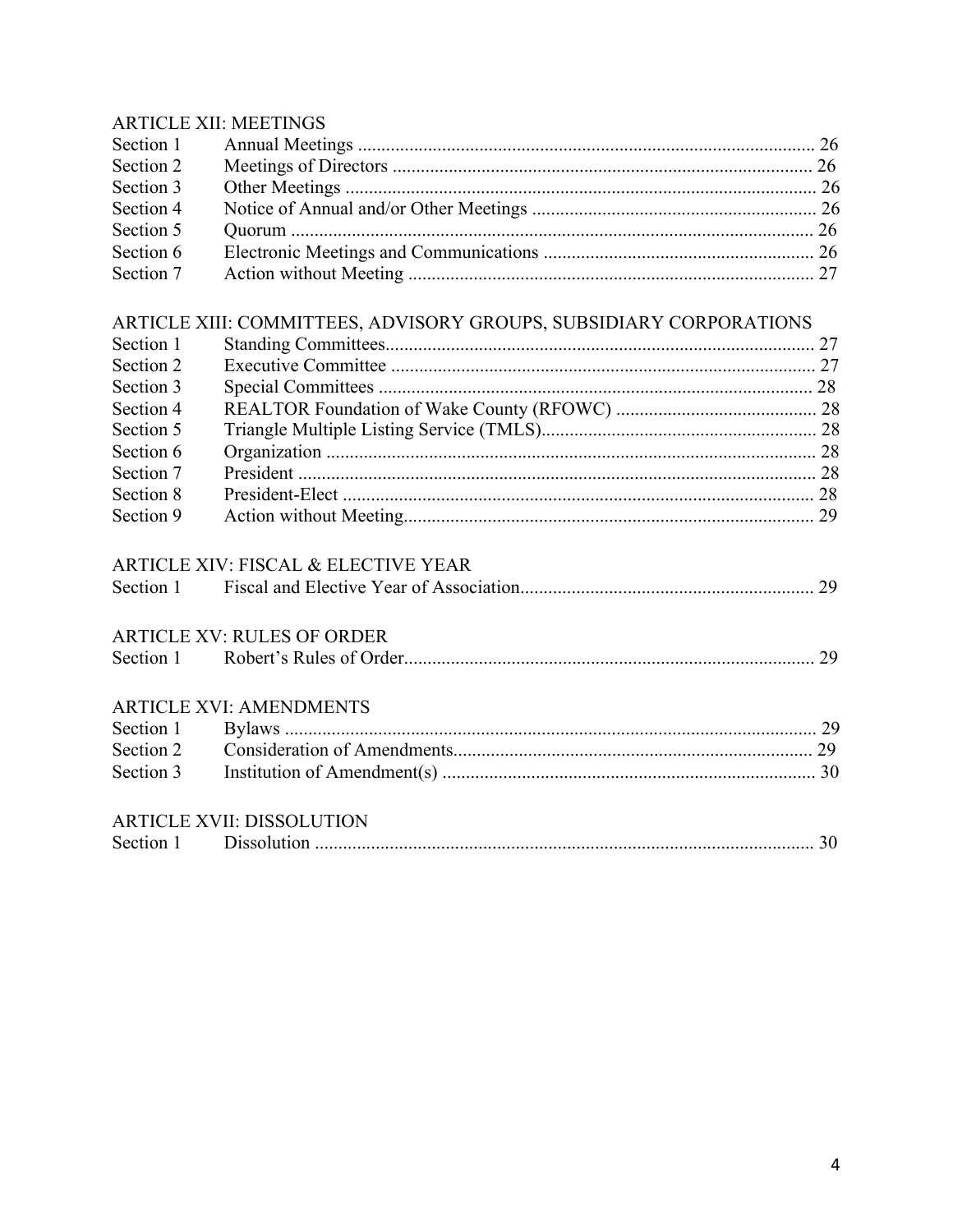# *ARTICLE I: ASSOCIATION NAME*

#### *Section 1. Name*

The name of this organization shall be the Raleigh Regional Association of REALTORS®, hereafter referred to as the "Association."

#### *Section 2. REALTORS®*

Inclusion and retention of the registered collective membership mark REALTORS®, in the name of the Association shall be governed by the Constitution and Bylaws of the NATIONAL ASSOCIATION OF REALTORS®, as from time to time amended.

*ARTICLE II: OBJECTIVES OF THE ASSOCIATION*

The objectives of the Association are:

#### *Section 1. Unity*

To unite those engaged in the recognized branches of the real estate profession in this community for the purpose of exerting a beneficial influence upon the profession and related interests.

#### *Section 2. Promote High Standards of Conduct*

To promote and maintain high standards of conduct in the real estate profession as expressed in the Code of Ethics of the NATIONAL ASSOCIATION OF REALTORS®.

#### *Section 3. Unified Medium*

To provide a unified medium for real estate owners and those engaged in the real estate profession whereby their interests may be safeguarded and advanced.

#### *Section 4. Home and Property Ownership*

To further the interests of home and other real property owners and managers through effective advocacy.

#### *Section 5. Engagement*

To unite those engaged in the real estate profession in this community with the North Carolina Association of REALTORS®, and the NATIONAL ASSOCIATION OF REALTORS®, thereby furthering their own objectives throughout the state and nation and obtaining the benefits and privileges of membership therein.

#### *Section 6. Designation*

To designate, for the benefit of the public, those individuals authorized to use the term REALTOR® and REALTORS® as licensed, prescribed and controlled by the NATIONAL ASSOCIATION OF REALTORS®.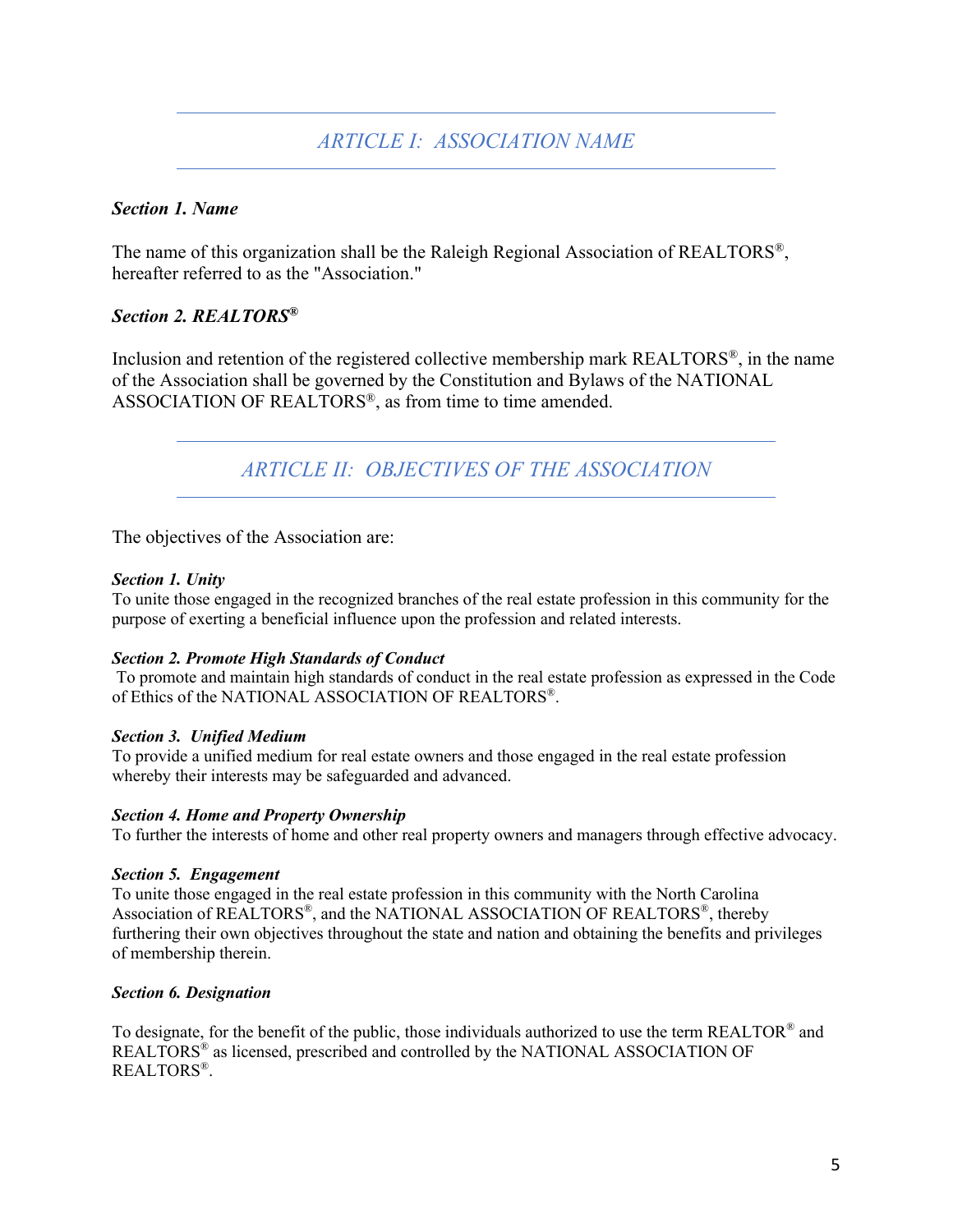# *ARTICLE III: JURISDICTION*

#### *Section 1. Territorial Jurisdiction*

The territorial jurisdiction of the Association as a member of the NATIONAL ASSOCIATION OF REALTORS® shall include Wake County and Harnett County as allocated by the Board of Directors of the National Association.

#### *Section 2. Territorial Jurisdiction Defined*

Territorial Jurisdiction is defined to mean:

The right and duty to control the use of the terms REALTOR® and REALTORS® subject to the conditions set forth on these Bylaws and those of the NATIONAL ASSOCIATION OF REALTORS®, in return for which the Association agrees to protect and safeguard the property right of the National Association in the terms.

# *ARTICLE IV: MEMBERSHIP*

#### *Section 1. REALTOR® Members*

REALTOR® Members, whether primary or secondary shall be:

Individuals who, as sole proprietors, partners, corporate officers, or branch office managers, are engaged actively in the real estate profession, including buying, selling, exchanging, renting or leasing, managing, appraising for others for compensation, counseling, building, developing or subdividing real estate, and who maintain or are associated with an established real estate office in the state of North Carolina or a state contiguous thereto. All persons who are partners in a partnership, or all officers in a corporation who are actively engaged in the real estate profession within the state or a state contiguous thereto shall qualify for REALTOR® membership only, and each is required to hold REALTOR® membership (except as provided in the following paragraph) in an association of REALTORS® within the state or a state contiguous thereto, unless otherwise qualified for Institute Affiliate membership.

In the case of a real estate firm, partnership, or corporation, whose business activity is substantially all commercial, only those principals actively engaged in the real estate business in connection with the same office, or any other offices within the jurisdiction of the Association in which one of the firm's principals holds REALTOR® membership, shall be required to hold REALTOR® membership unless otherwise qualified for Institute Affiliate membership.

Individuals who are engaged in the real estate profession other than as sole proprietors, partners, corporate officers, or branch office managers and are associated with a REALTOR® member and meet the qualifications may be the following: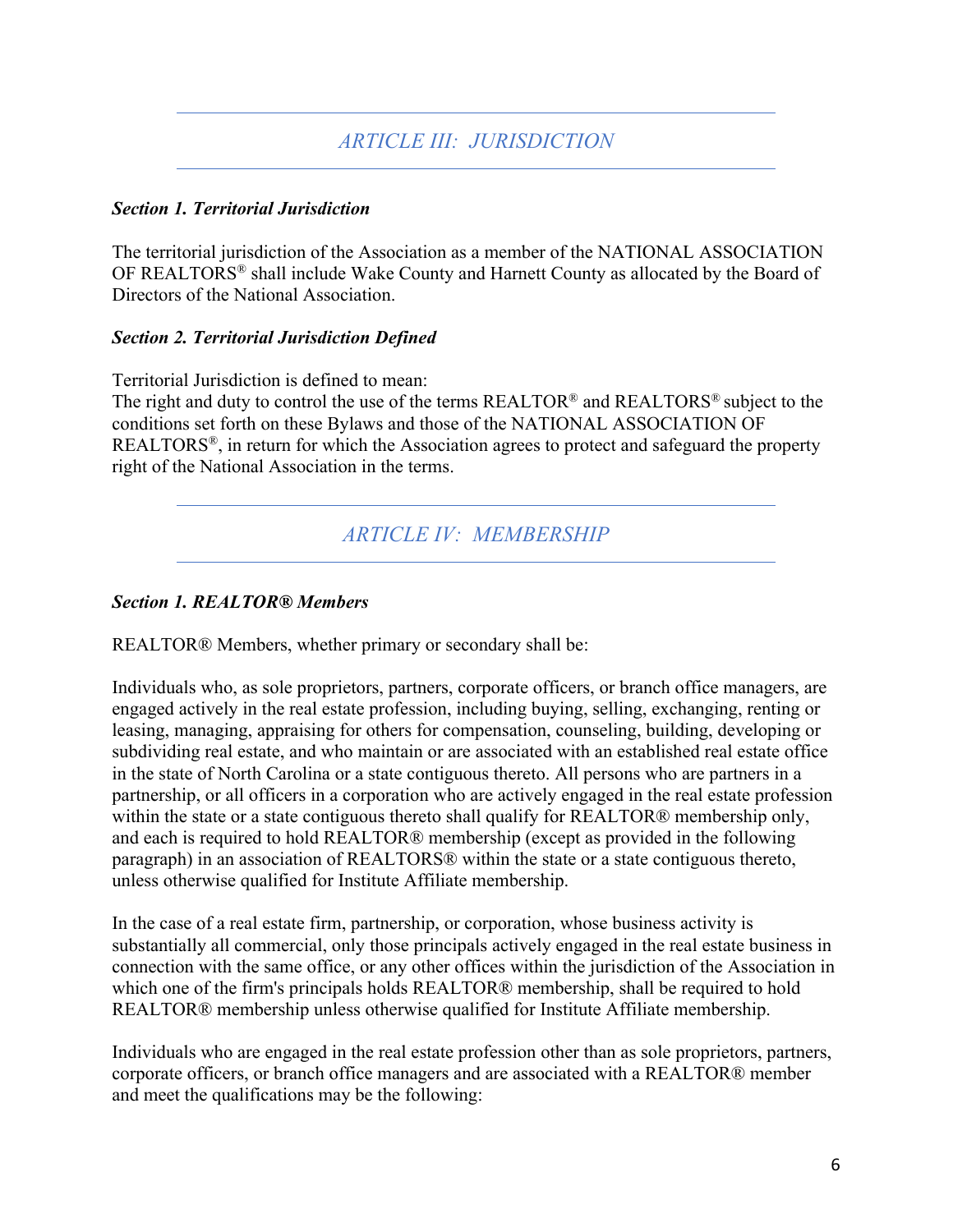- a. Franchise REALTOR® Membership. Corporate officers (who may be licensed or unlicensed) of a real estate brokerage franchise organization with at least one hundred fifty (150) franchisees located within the United States, its insular possessions and the Commonwealth of Puerto Rico, elected to membership pursuant to the provisions in the NAR Constitution and Bylaws. Such individuals shall enjoy all of the rights, privileges and obligations of REALTOR<sup>®</sup> membership (including compliance with the Code of Ethics) EXCEPT: obligations related to Association mandated education, meeting attendance, or indoctrination classes or other similar requirements; the right to use the term REALTOR<sup>®</sup> in connection with their franchise organization's name; the right to hold elective office in the local Association, State Association and National Association.
- b. Primary and Secondary REALTOR<sup>®</sup> Members. An individual is a primary member if the Association pays State and National dues based on such Member. An individual is a Secondary Member if State and National dues are remitted through another Association. One of the principals in a real estate firm must be a Designated REALTOR<sup>®</sup> member of the Association in order for licensees affiliated with the firm to select the Association as their "primary" Association.
- c. Designated REALTOR® Member. Each firm (or office in the case of firms with multiple office locations) shall designate in writing one REALTOR® Member who shall be responsible for all duties and obligations of membership, including the obligation to arbitrate pursuant to Article 17 of the Code of Ethics and the payment of Association dues as established in Article X of the Bylaws. The "Designated REALTOR<sup>®</sup> must be a sole proprietor, partner, corporate officer or branch office manager acting on behalf of the firm's principal(s) and must meet all other qualifications for  $REALTOR^<sup>®</sup>$  Membership established in Article V, Section 2, of the Bylaws.
- d. Institute Affiliate Members**.** Institute Affiliate members shall be individuals who hold a professional designation awarded by an Institute, Society or Council affiliated with the NATIONAL ASSOCIATION OF REALTORS® that addresses a specialty area other than residential brokerage or individuals who otherwise hold a class of membership in such Institute, Society or Council that confers the right to hold office. Any such individual, if otherwise eligible, may elect to hold REALTOR® Membership, subject to payment of applicable dues for such Membership.
- e. Affiliate Members**.** Affiliate Members shall be real estate owners and other individuals or firms who, while not engaged in the real estate profession as defined in paragraph (a) or (b) of this Section, have interests requiring information concerning real estate, and are in sympathy with the objects of the Association.
- f. Honorary Members**.** Honorary Members shall be individuals not engaged in the real estate profession who have performed notable service for the real estate profession, for the Association, or for the public.
- g. Life Members**.** Life Members shall include Active Members of the Raleigh Regional Association, in good standing for the immediate past thirty (30) cumulative years or more, who have reached the age of 62 years, have been actively engaged in the real estate profession and who have distinguished themselves by giving exemplary and meritorious service for the real estate profession, and for the Association, including active service on the Association's Board of Directors, divisions, sections and/or committees for at least ten cumulative years.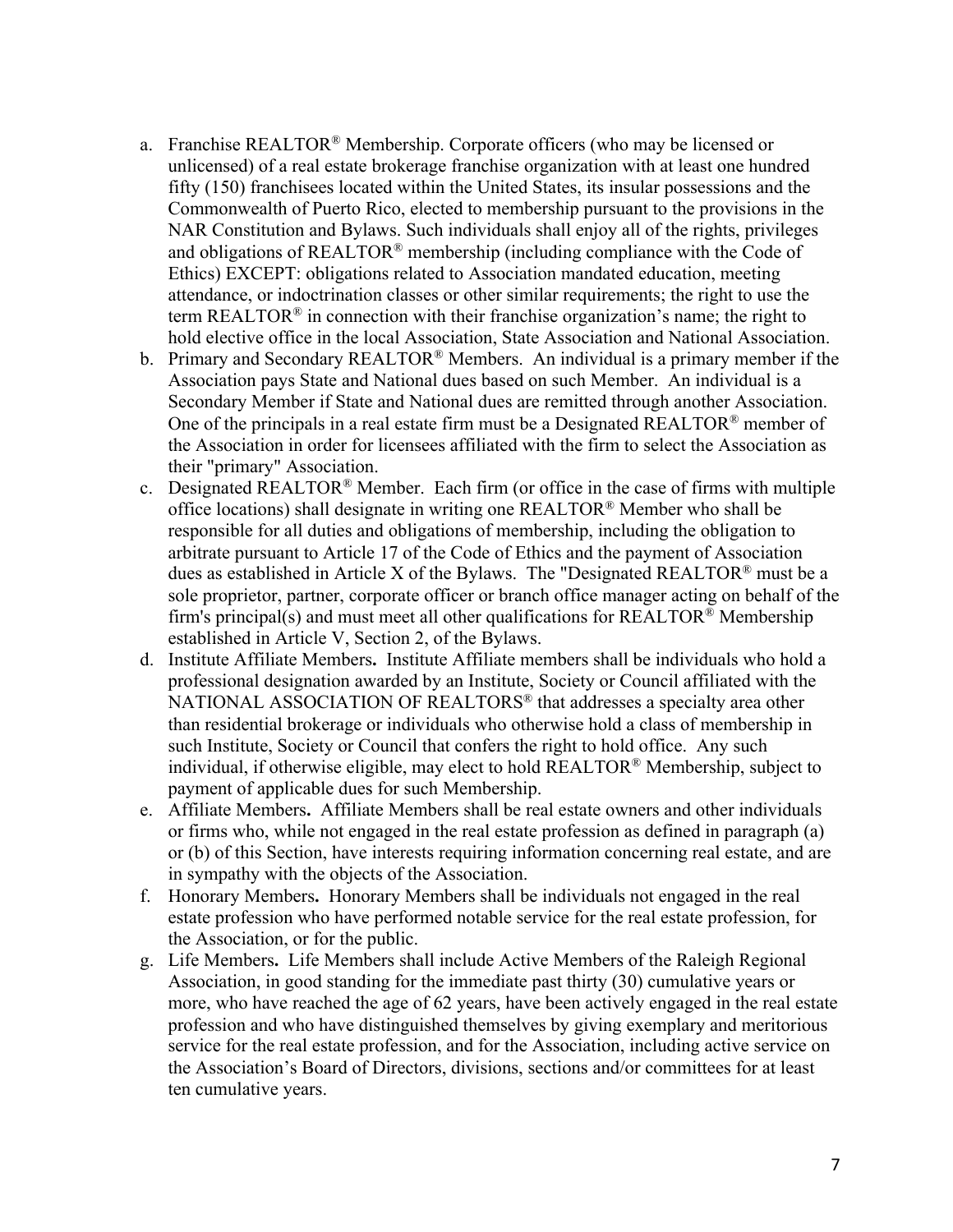h. Global Member. A Global Member is a member of the international real estate community who seeks to be actively engaged in U.S real estate and the Association's active real estate marketplace by participating in and having access to networking events, digital education offerings, receiving and sharing market data reports and updates, facilitating local and international connections, and sharing best practices when applicable. To join the Association as a non-U.S. professional, the professional must be a member of a Cooperating Association in their own country with which the National Association of REALTORS® has a bilateral agreement.

#### *Section 2. Privileges of REALTOR® Members*

REALTOR® members, whether primary or secondary, in good standing whose financial obligations to the Association are paid in full shall be entitled to vote and to hold elective office in the Association; may use the terms REALTOR® and REALTORS; and have the primary responsibility to safeguard and promote the standards, interests, and welfare of the Association and the real estate profession.

*ARTICLE V: QUALIFICATION & ELECTION*

#### *Section 1. Application*

Application for membership shall be made in such a manner and form as may be prescribed by the Board of Directors and made available to anyone requesting it. The application form shall contain among the statements to be signed by the applicant (1) that applicant agrees as a condition to membership to thoroughly familiarize himself with the Code of Ethics of the NATIONAL ASSOCIATION OF REALTORS®, the Constitutions, Bylaws, and Rules and Regulations of the Association, State and National Associations, and if elected a Member, will abide by the Constitutions and Bylaws and Rules and Regulations of the Association, State and National Associations, and if a REALTOR®, will abide by the Code of Ethics of the NATIONAL ASSOCIATION OF REALTORS<sup>®</sup> including the obligation to arbitrate and mediate controversies arising out of real estate transactions as specified by Article 17 of the Code of Ethics, and as further specified in the *Code of Ethics and Arbitration Manual* of the NATIONAL ASSOCIATION OF REALTORS<sup>®</sup>, as from time to time amended, and (2) that the applicant consents that the Association, may invite and receive information and comment about applicant from any member or other person, and that the applicant agrees that any information and comment furnished to the Association by any person in response to the invitation shall be conclusively deemed to be privileged and not form the basis of any action for slander, libel, or defamation of character. The applicant shall, with the form of application, have access to a copy of the Bylaws, Constitutions, Rules and Regulations, and Code of Ethics referred to above.

#### *Section 2. Qualification*

An applicant for REALTOR<sup>®</sup> Membership who is a sole proprietor, partner, corporate officer, or branch office manager of a real estate firm shall supply evidence satisfactory to the Association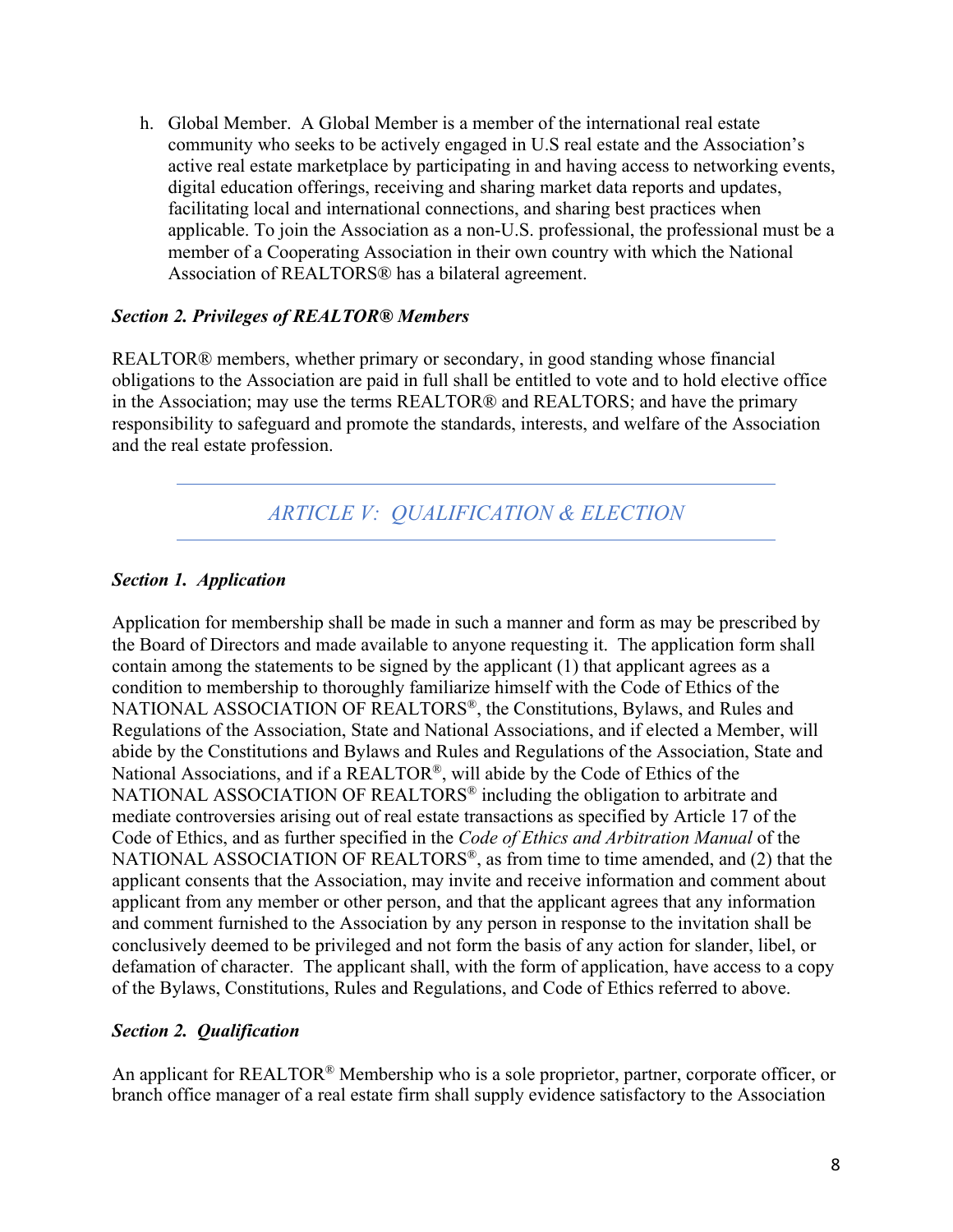that he is actively engaged in the real estate business, and maintains a current, valid real estate broker's or salesperson's license or is licensed or certified by an appropriate state regulatory agency to engage in the appraisal of real property, has a place of business within the state or state contiguous thereto (unless Secondary Membership), has no record of recent or pending bankruptcy, has no record of official sanctions involving unprofessional conduct, agrees to complete a course of instruction covering the Bylaws and Rules and Regulations of the Association, the Bylaws of the State Association and the Constitution and Bylaws and the Code of Ethics of the NATIONAL ASSOCIATION OF REALTORS®, and shall pass such reasonable and nondiscriminatory written examinations thereon as may be required by the Committee, and shall agree that if elected to membership, he will abide by such Constitution, Bylaws, Rules and Regulations and Code of Ethics. Note 2: Article IV, Section 2, of the NAR Bylaws prohibits Member associations from knowingly granting REALTOR® OR REALTOR-ASSOCIATE® membership to any applicant who has an unfulfilled sanction pending which was imposed by another Board or Association of REALTORS® for violation of the Code of Ethics. Individuals who are actively engaged in the real estate profession other than as a sole proprietors, partners, corporate officer, or branch office managers in order to qualify for REALTOR<sup>®</sup> Membership, shall at the time of application be associated either as an employee or as an independent contractor with a Designated REALTOR® Member of the Association or a Designated REALTOR® Member of another Association (if a Secondary Member), and must maintain a current, valid real estate broker's or salesperson's license or be licensed, certified, or trainees as designated by an appropriate state regulatory agency to engage in the appraisal of real property, shall complete a course of instruction covering the Bylaws and Rules and Regulations of the Association, the Bylaws of the State Association, and the Constitution and Bylaws and Code of Ethics of the NATIONAL ASSOCIATION OF REALTORS®, and shall pass such reasonable and nondiscriminatory written examinations thereon as may be required by the Board of Directors and shall agree in writing that if elected to membership he will abide by such Constitution, Bylaws, Rules and Regulations, and the Code of Ethics.

The Association will also consider the following in determining an applicant's qualifications for REALTOR® membership:

- 1. All final findings of Code of Ethics violations and violations of other membership duties in any other association within the past three (3) years
- 2. Pending ethics complaints (or hearings)
- 3. Unsatisfied discipline pending
- 4. Pending arbitration requests (or hearings)
- 5. Unpaid arbitration awards or unpaid financial obligations to any other association or association MLS
- 6. Any misuse of the term REALTOR<sup>®</sup> or REALTORS<sup>®</sup> in the name of the applicant's firm.

"Provisional" membership may be granted in instances where ethics complaints or arbitration requests (or hearings) are pending in other associations or where the applicant for membership has unsatisfied discipline pending in another association provided all other qualifications for membership have been satisfied.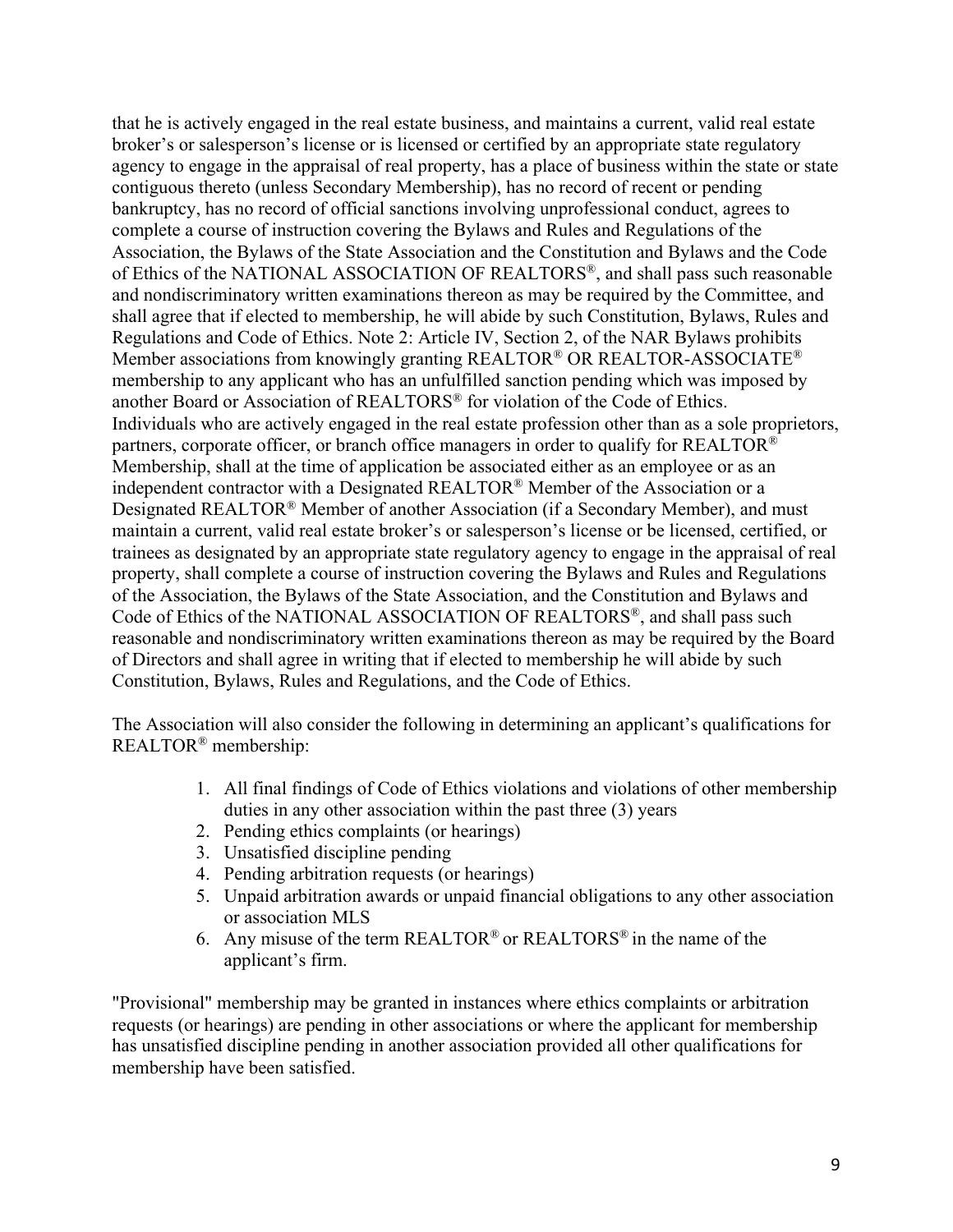Associations may reconsider the membership status of such individuals when all pending ethics and arbitration matters (and related discipline) have been resolved or if such matters are not resolved within six months from the date that provisional membership is approved. Provisional members shall be considered REALTORS® and shall be subject to all of the same privileges and obligations of REALTOR® membership. If an member resigns from another association with an ethics complaint or arbitration request pending, the association may condition membership on the applicant's certification that he/she will submit to the pending ethics or arbitration proceeding (in accordance with the established procedures of the association to which the applicant has made application) and will abide by the decision of the hearing panel.

#### *Section 3. Election*

The procedure for election to membership shall be as follows:

- 1. The CEO (or duly authorized designee) shall determine whether the applicant is applying for the appropriate class of membership. The Association has adopted provisional membership. Applicants for REALTOR® membership may be granted provisional membership immediately upon submission of a completed application form and remittance of applicable association dues and any application fee. Provisional members shall be considered REALTORS<sup>®</sup> and shall be subject to all of the same privileges and obligations of membership. Provisional membership is granted subject to final review of the application by the Board of Directors.
- 2. If the Board of Directors determines that the individual does not meet all of the qualifications for membership as established in the Association's Bylaws, or, if the individual does not satisfy all of the requirements of membership (for example, completion of a mandatory orientation program) within sixty (60) days from the Association's receipt of their application, membership may, at the discretion of the Board of Directors, be terminated. In such instances, dues shall be returned to the individual less a prorated amount to cover the number of days that the individual received association services and any application fee. The Board of Directors shall vote on the applicant's eligibility for membership. If the applicant receives a majority vote of the Board of Directors, he/she shall be declared elected to membership and shall be advised by written notice.
- 3. The Board of Directors may not reject an application without providing the applicant with advance notice of the findings, an opportunity to appear before the Board of Directors, to call witnesses on his/her behalf, to be represented by counsel, and to make such statements as he/she deems relevant. The Board of Directors may also have counsel present. The Board of Directors shall require that written minutes be made of any hearing before it or may electronically or mechanically record the proceedings.
- 4. If the Board of Directors determines that the application should be rejected, it shall record its reasons with the CEO (or duly authorized designee). If the Board of Directors believes that denial of membership to the applicant may become the basis of litigation and a claim of damage by the applicant, it may specify that denial shall become effective upon entry in a suit by the Association for a declaratory judgment by a court of competent jurisdiction of a final judgment declaring that the rejection violates no rights of the applicant. (Adopted 1/98, Amended 1/05)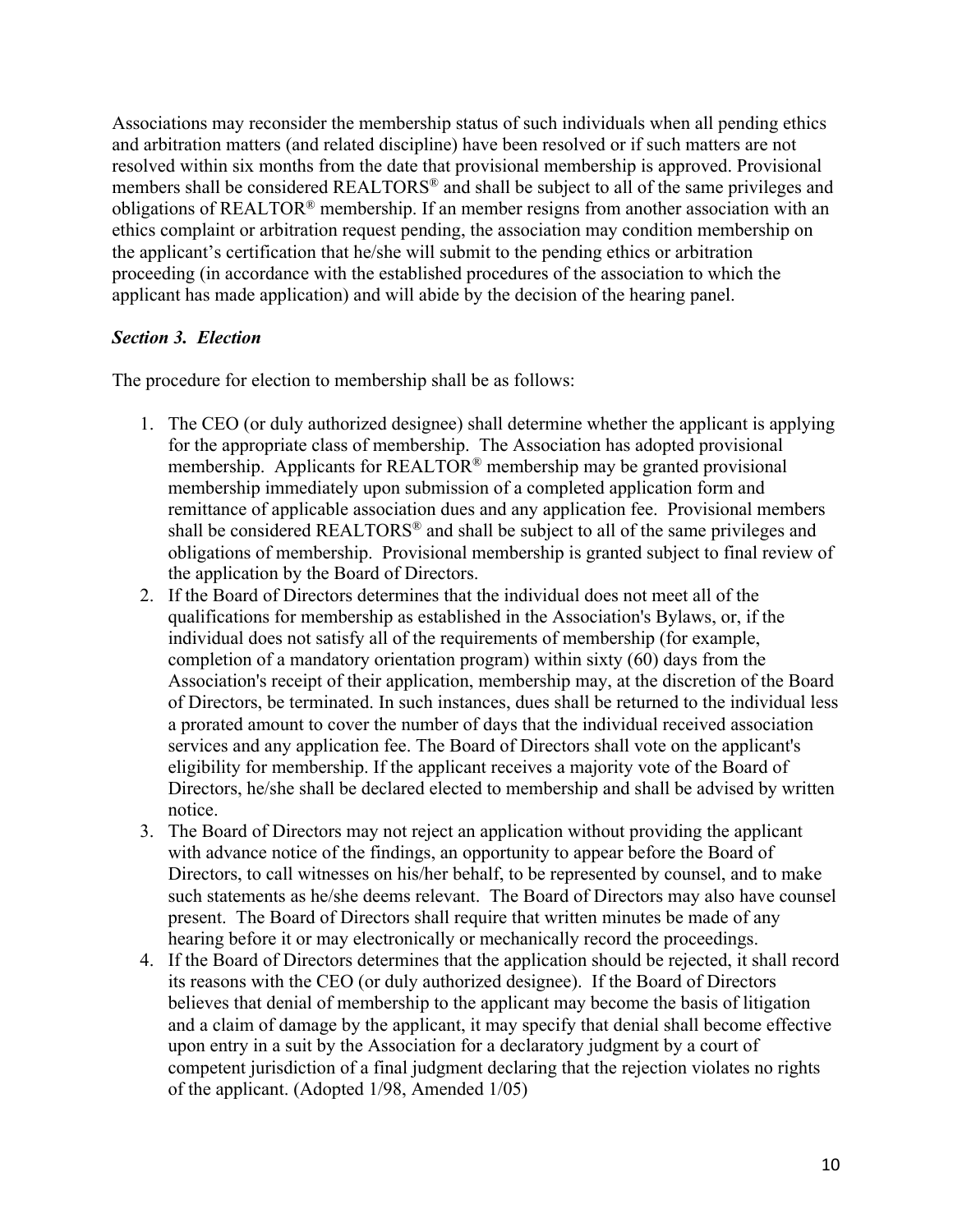### *Section 4. New Member Code of Ethics Orientation*

Applicants for REALTOR® membership and provisional REALTOR® members (where applicable) shall complete an orientation program on the Code of Ethics of not less than two (2) hours and thirty (30) minutes of instructional time. This requirement does not apply to applicants for REALTOR® membership or provisional members who have completed comparable orientation in another association, provided that REALTOR® membership has been continuous, or that any break in membership is for one (1) year or less.

Failure to satisfy this requirement within 60 days of the date of application (or, alternatively, the date that provisional membership was granted), will result in denial of the membership application or termination of provisional membership.

## *Section 5. Continuing Member Code of Ethics Training*

Effective January 1, 2019, through December 31, 2021 and for successive three year periods thereafter, each REALTOR® member of the Association (with the exception of REALTOR® members granted REALTOR® Emeritus status by the National Association) shall be required to complete ethics training of not less than two (2) hours and thirty (30) minutes of instructional time. This requirement will be satisfied upon presentation of documentation that the member has completed a course of instruction conducted by this or another REALTORS® association, the State Association of REALTORS® or the NATIONAL ASSOCIATION OF REALTORS®, which meets the learning objectives and minimum criteria established by the NATIONAL ASSOCIATION OF REALTORS® from time to time. REALTOR® members who have completed training as a requirement of membership in another association and REALTOR® members who have completed the New Member Code of Ethics Orientation during any three year cycle, shall not be required to complete additional ethics training until a new three year cycle commences.

Failure to satisfy the required periodic ethics training shall be considered a violation of a membership duty. Failure to meet the requirement in any three-year cycle will result in suspension of membership for the first two months (January and February) of the year following the end of any three-year cycle or until the requirement is met, whichever occurs sooner. On March 1 of that year, the membership of a member who is still suspended as of that date will be automatically terminated.

### *Section 6. Status Changes*

A REALTOR<sup>®</sup> who changes the conditions under which he holds membership shall be required to provide written notification to the Association within 30 days. A REALTOR® (non-principal) who becomes a principal in the firm with which he has been licensed or, alternatively, becomes a principal in a new firm which will be comprised of REALTOR® principals may be required to satisfy any previously unsatisfied membership requirements applicable to REALTOR® (principal) Members but shall, during the period of transition from one status of membership to another, be subject to all of the privileges and obligations of a REALTOR® (principal). If the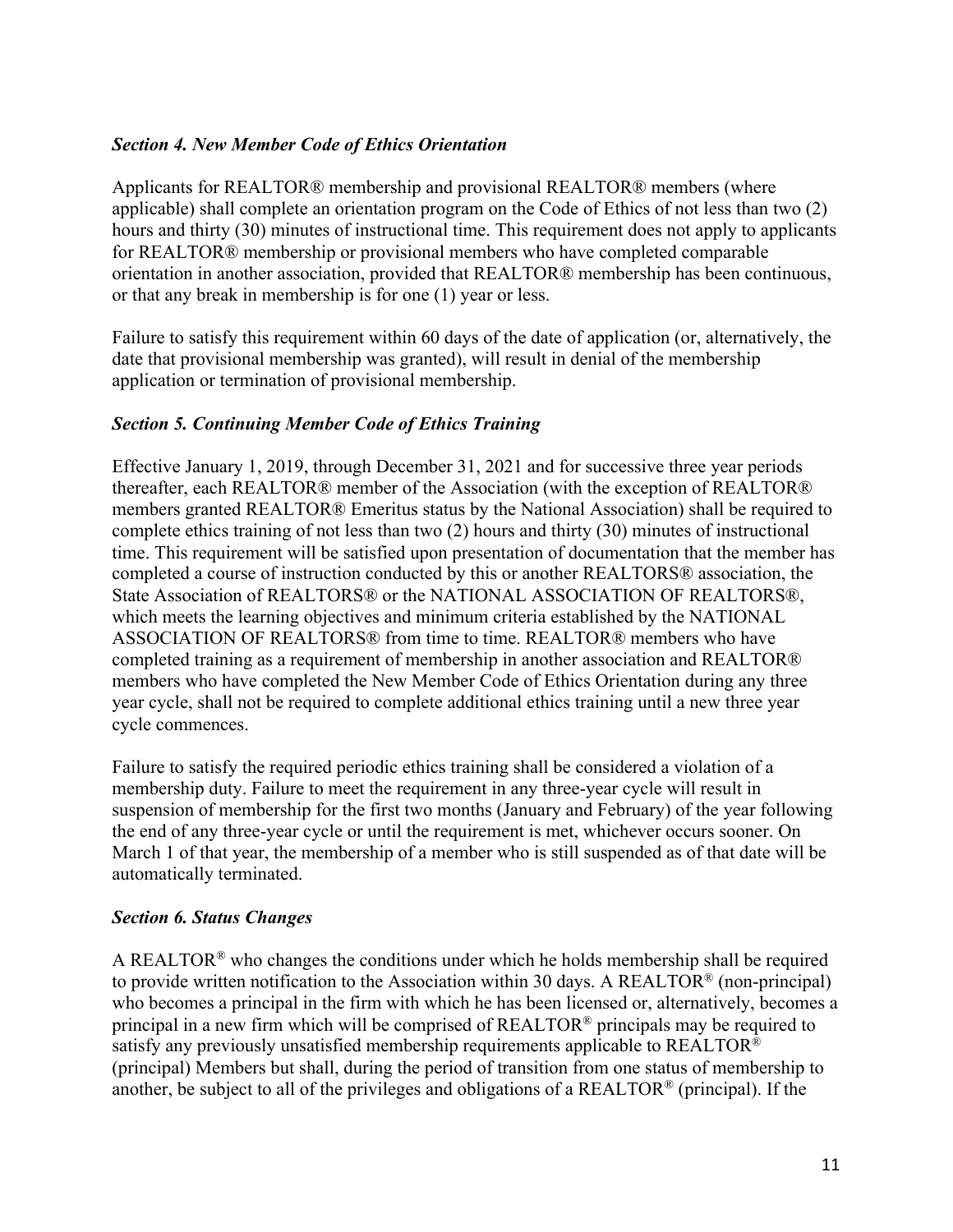REALTOR® (non-principal) does not satisfy the requirements established in these Bylaws for the category of membership to which they have transferred within 30 days of the date they advised the Association of their change in status, their new membership application will terminate automatically unless otherwise so directed by the Board of Directors.

A REALTOR® who is transferring their license from one firm comprised of REALTOR® principals to another firm comprised of REALTOR® principals shall be subject to all of the privileges and obligations of membership during the period of transition. If the transfer is not completed within 30 days of the date the Association is advised of the disaffiliation with the current firm, membership will terminate automatically unless otherwise so directed by the Board of Directors.

The Board of Directors, at its discretion, may waive any qualification, which the applicant has already fulfilled in accordance with the Association's Bylaws.

Any application fee related to a change in membership status shall be reduced by an amount equal to any application fee previously paid by the applicant.

Dues shall be prorated from the first day of the month in which the member is notified of election by the Board of Directors and shall be based on the new membership status for the remainder of the year.

## *Section 7. Memberships Created by Merger*

In the event that the Association shall merge with another association of REALTORS®, the qualifications, terms, and conditions for the individuals who are existing Members of the merged Association to become Members of the Association shall not be governed by the provisions of Sections 1 through 4 of this Article 5, but shall be established and governed by the applicable terms of the agreement of merger. The Board of Directors shall have the authority and discretion to interpret the terms of such agreement and determine processes and procedures for the purpose of implementation.

# *ARTICLE VI: PRIVILEGES & OBLIGATIONS*

## *Section 1. Privileges and Obligations*

The privileges and obligations of members, in addition to those otherwise provided in these Bylaws, shall be as specified in this Article.

## *Section 2.**Violation of Bylaws and Association Rules*

Any member of the Association may be reprimanded, fined, placed on probation, suspended, or expelled by the Board of Directors for a violation of these Bylaws and Association Rules and Regulations not inconsistent with these Bylaws, after a hearing as provided in the *Code of Ethics and Arbitration Manual* of the Association. Although Members other than REALTORS® are not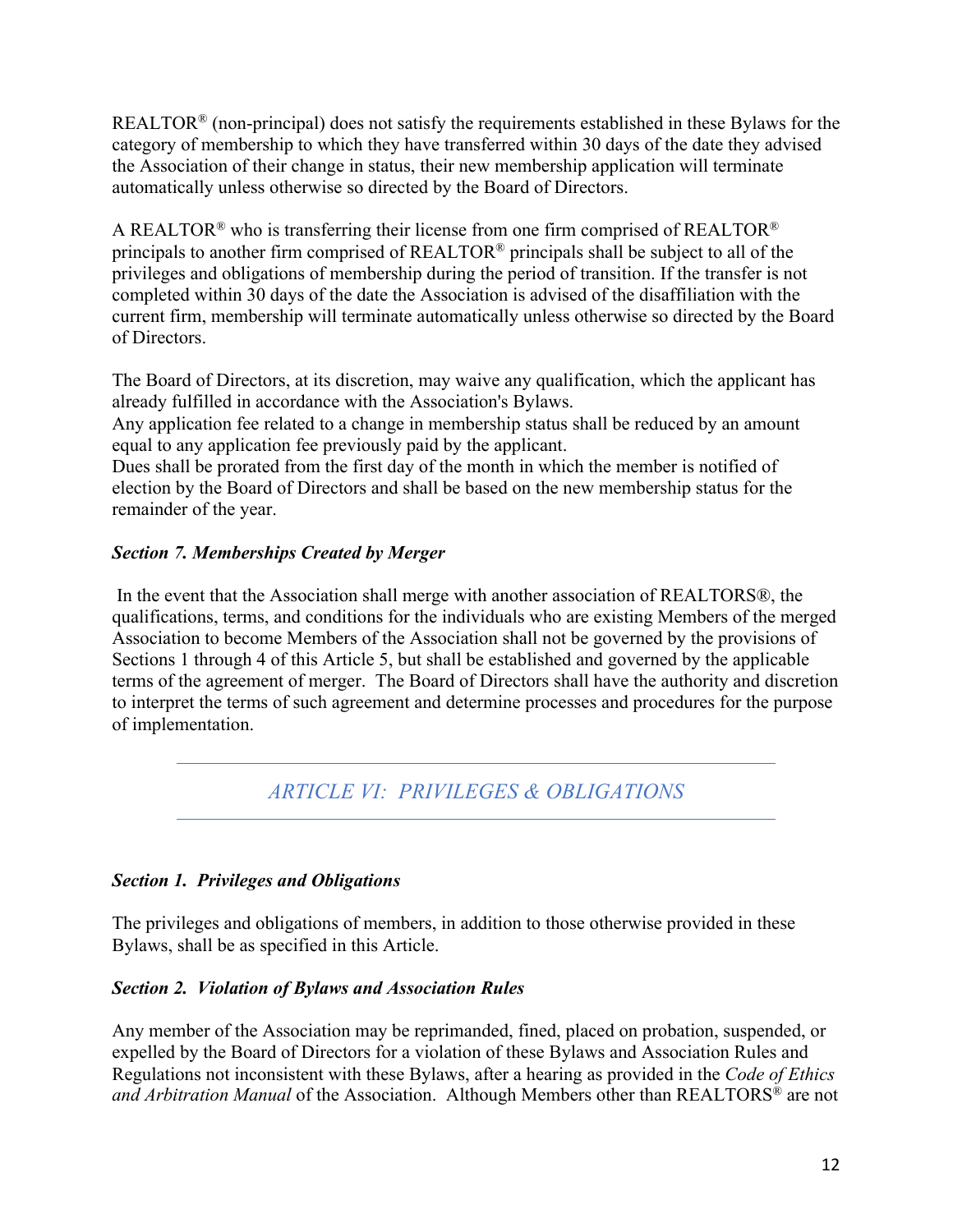subject to the Code of Ethics nor its enforcement by the Association, such Members are encouraged to abide by the principles established in the Code of Ethics of the NATIONAL ASSOCIATION OF REALTORS® and conduct their business and professional practices accordingly. Further, Members other than REALTORS® may, upon recommendation by a hearing panel of the Professional Standards Committee, be subject to discipline as described above, for any conduct, which in the opinion of the Board of Directors, applied on a nondiscriminatory basis, reflects adversely on the terms REALTOR® or REALTORS®, and the real estate industry, or for conduct that is inconsistent with or adverse to the objectives and purposes of the local Association, the State Association, and the NATIONAL ASSOCIATION OF REALTORS®.

## *Section 3. Violation of Code of Ethics*

Any REALTOR® member of the Association may be disciplined by the Board of Directors for violations of the Code of Ethics or other duties of membership, after a hearing as described in the *Code of Ethics and Arbitration Manual* of the Association, provided that the discipline imposed is consistent with the discipline authorized by the Professional Standards Committee of the NATIONAL ASSOCIATION OF REALTORS® as set forth in the *Code of Ethics and Arbitration Manual* of the National Association.

## *Section 4. Fair Housing and Anti-Discrimination Commitment*

Fair Housing is the responsibility of all REALTOR® and other members of the Association.

The National Association of REALTORS® and RRAR opposes discrimination in housing based on race, color, religion, sex, handicap, familial status, sexual orientation, gender identity, and national origin. This policy is embodied in NAR's Code of Ethics. NAR also authorizes sanctions in response to a finding that a member has violated any fair housing law, including local and state laws that prohibit discrimination based on sexual orientation or gender identity. NAR policy is to support equal opportunity on the basis of sexual orientation and gender identity and the NAR Code of Ethics was amended in 2010 and 2013, to include this updated policy in the Code of Ethics.

Members are encouraged to review the National Association of REALTORS® Fair Housing Declaration found on the NAR website.

Members of this Association who are found to be engaging in discrimination of any kind may be disciplined by the Board of Directors for violations of the Code of Ethics or other duties of membership and law, after a hearing as described in the *Code of Ethics and Arbitration Manual* of the Association, and provided that the discipline imposed is consistent with the discipline authorized by the Professional Standards Committee of the NATIONAL ASSOCIATION OF REALTORS® as set forth in the *Code of Ethics and Arbitration Manual* of the National Association.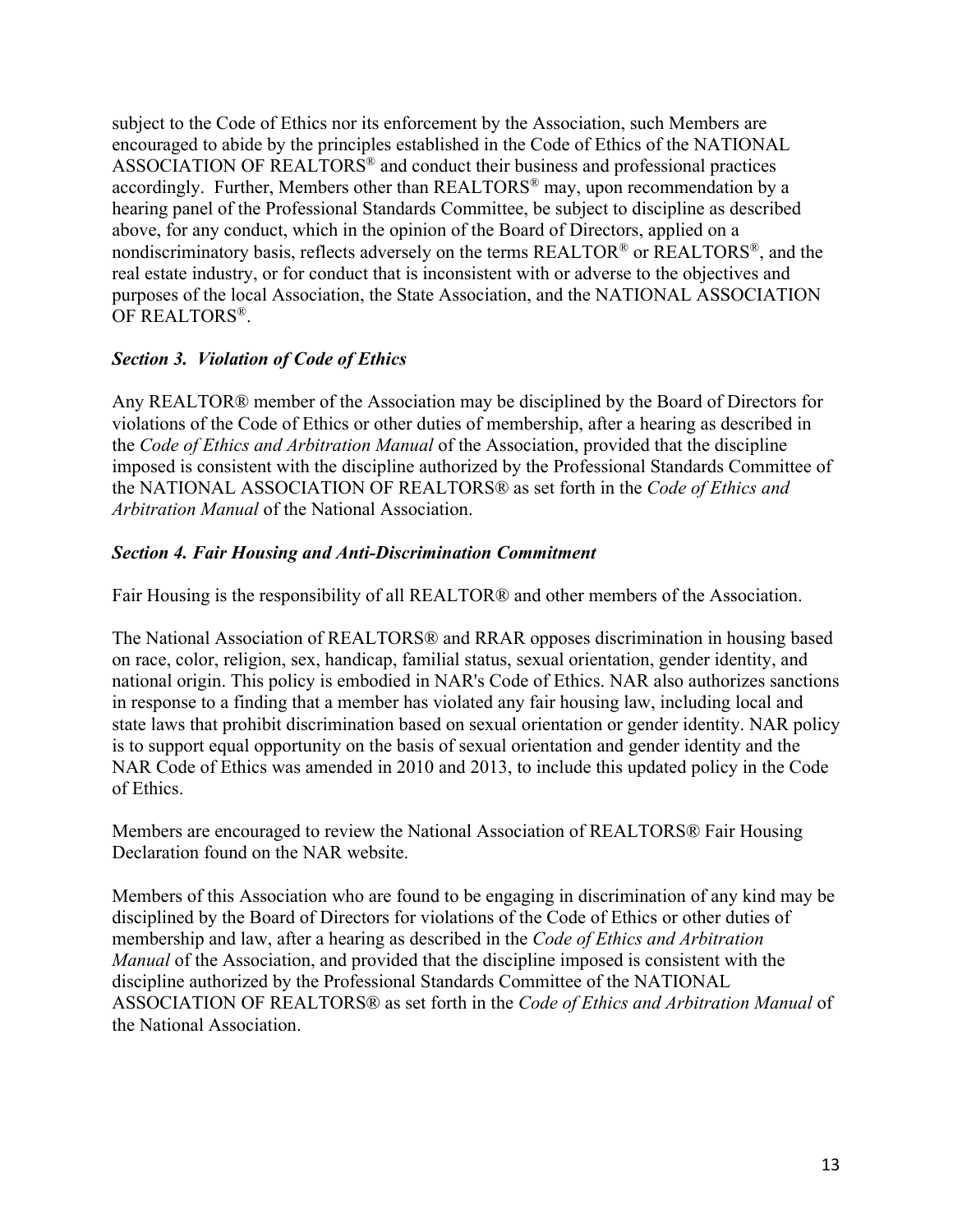### *Section 5. Resignation*

Resignations of members shall become effective when received in writing by the Board of Directors, provided, however, that if any member submitting the resignation is indebted to the Association for dues, fees, fines, or other assessments of the Association or any of its services, departments, divisions, or subsidiaries, the Association may condition the right of the resigning member to reapply for membership upon payment in full of all such monies owed.

If a member resigns from the Association or otherwise causes membership to terminate with an ethics complaint pending, the complaint shall be processed until the decision of the association with respect to disposition of the complaint is final by this Association (if respondent does not hold membership in any other association) or by any other association in which the respondent continues to hold membership. If an ethics respondent resigns or otherwise causes membership in all Boards to terminate before an ethics complaint is filed alleging unethical conduct occurred while the respondent was a REALTOR<sup>®</sup>, the complaint, once filed, shall be processed until the decision of the Association with respect to disposition of the complaint is final. In any instance where an ethics hearing is held subsequent to an ethic respondent's resignation or membership termination, any discipline ratified by the Board of Directors shall be held in abeyance until such time as the respondent rejoins an association of REALTORS®. (Amended by NAR 5/16)

If a member resigns or otherwise causes membership to terminate, the duty to submit to arbitration (or to mediation if required by the Association) continues in effect even after membership lapses or is terminated, provided that the dispute arose while the former member was a REALTOR®. (Amended by NAR 1/00 and 11/11)

## *Section 6. REALTOR® Members*

REALTOR® Members, whether primary or secondary, in good standing whose financial obligations to the Association are paid in full shall be entitled to vote and to hold elective office in the Association; may use the terms REALTOR® and REALTORS®, which use shall be subject to the provisions of Article VIII; and have the primary responsibility to safeguard and promote the standards, interests, and welfare of the Association and the real estate profession.

If a REALTOR® Member is a sole proprietor in a firm, a partner in a partnership or an officer in a corporation and is suspended or expelled, the firm, partnership or corporation shall not use the terms REALTOR<sup>®</sup> or REALTORS<sup>®</sup> in connection with its business during the period of suspension, or until readmission to REALTOR® Membership, or unless connection with the firm, partnership or corporation is severed, or management control is relinquished, whichever may apply. The Membership of all other principals, partners or corporate officers shall suspend or terminate during the period of suspension of the disciplined Member, or until readmission of the disciplined Member or unless connection of the disciplined Member with the firm, partnership, or corporation is severed, or unless the REALTOR® who is suspended or expelled removes himself from any form or degree of management control of the firm for the term of the suspension or until readmission to membership, whichever may apply. Removal of an individual from any form or degree of management control must be certified to the Association by the Member who is being suspended or expelled and by the individual who is assuming management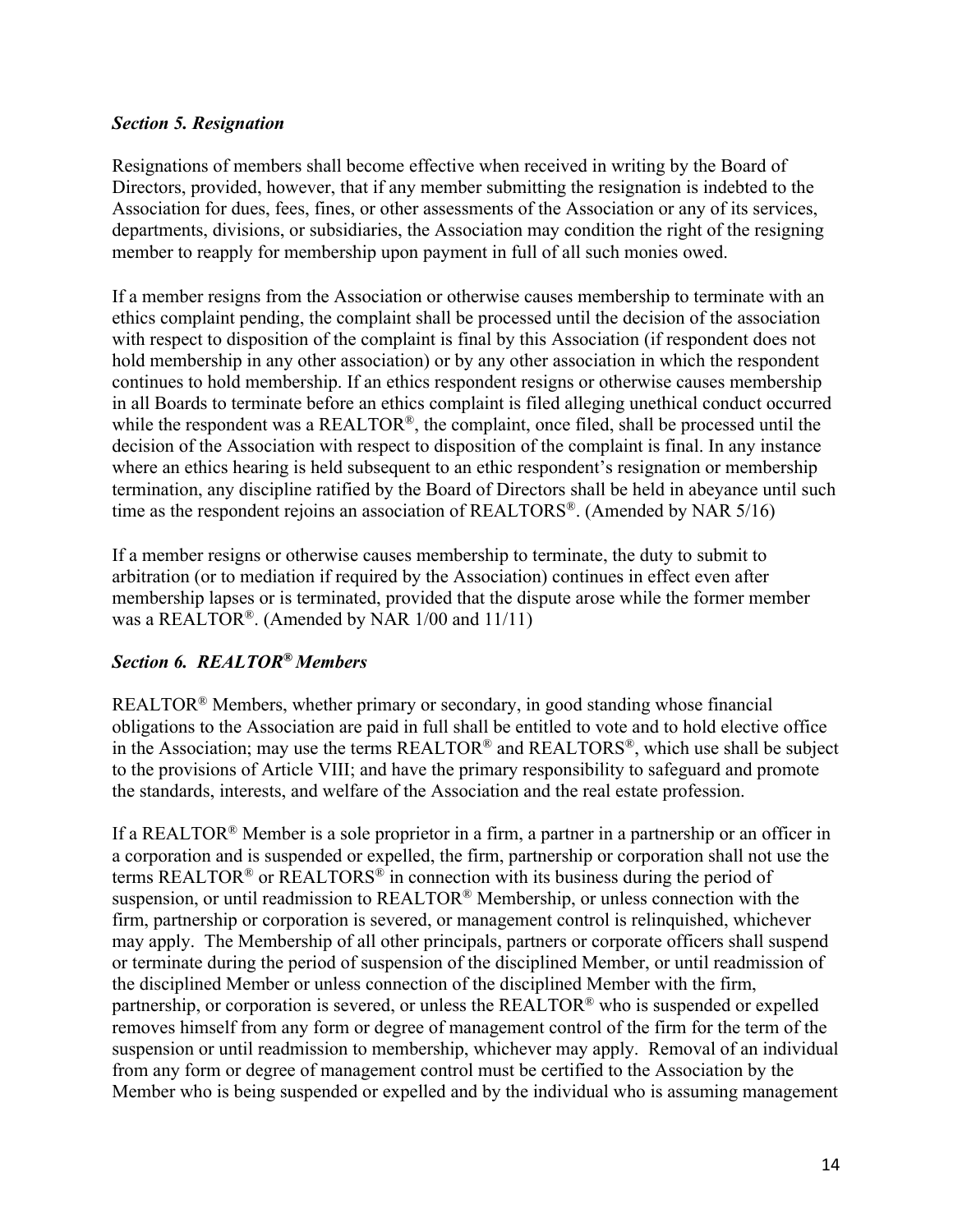control, and the signatures of such certification must be notarized. In the event the suspended or expelled Member is so certified to have relinquished all forms or degree of management control of the firm, the membership of other partners, corporate officers, or other individuals affiliated with the firm shall not be affected, and the firm, partnership or corporation may continue to use the terms REALTOR® or REALTORS® in connection with its business during the period of suspension or until the former Member is admitted to membership in the Association. The foregoing is not intended to preclude a suspended or expelled Member from functioning as an employee or independent contractor, providing no management control is exercised. Further, the membership of REALTORS® other than principals who are employed or affiliated as independent contractors with the disciplined Member shall suspend or terminate during the period of suspension of the disciplined member or until readmission of the disciplined Member, or unless connection of the disciplined Member with the firm, partnership, or corporation is severed, or management control is relinquished, or unless the REALTOR® Member (nonprincipal) elects to sever his connection with the REALTOR® and affiliate with another REALTOR® Member in good standing in the Association, whichever may apply. If a REALTOR<sup>®</sup> Member other than a sole proprietor in a firm, partner in a partnership, or an officer of a corporation is suspended or expelled, the use of the terms REALTOR<sup>®</sup> or REALTORS<sup>®</sup> by the firm, partnership or corporation shall not be affected.

In any action taken against a REALTOR® Member for suspension or expulsion under section 6(a) hereof, notice of such action shall be given to all REALTORS® employed by or affiliated as independent contractors with such REALTOR® Member and they shall be advised that the provisions in Article VI, Section 6(a) shall apply.

### *Section 7. Institute Affiliate Members*

Institute Affiliate Members shall have rights and privileges and be subject to obligations prescribed by the Board of Directors consistent with the Constitution and Bylaws of the NATIONAL ASSOCIATION OF REALTORS®. No Institute Affiliate may use the term REALTOR<sup>®</sup> or the REALTOR<sup>®</sup> logo, vote, hold elective office, or to be a Participant in the MLS.

### *Section 8.**Affiliate Members*

Affiliate Members shall have such privileges and rights and be subject to such obligations as may be prescribed by the Board of Directors, except no Affiliate Member may use the term REALTOR® or the REALTOR® logo, vote, hold elective office.

### *Section 9. Honorary Members*

Honorary Membership shall confer no rights except the right to attend meetings and participate in discussions and shall impose no obligations.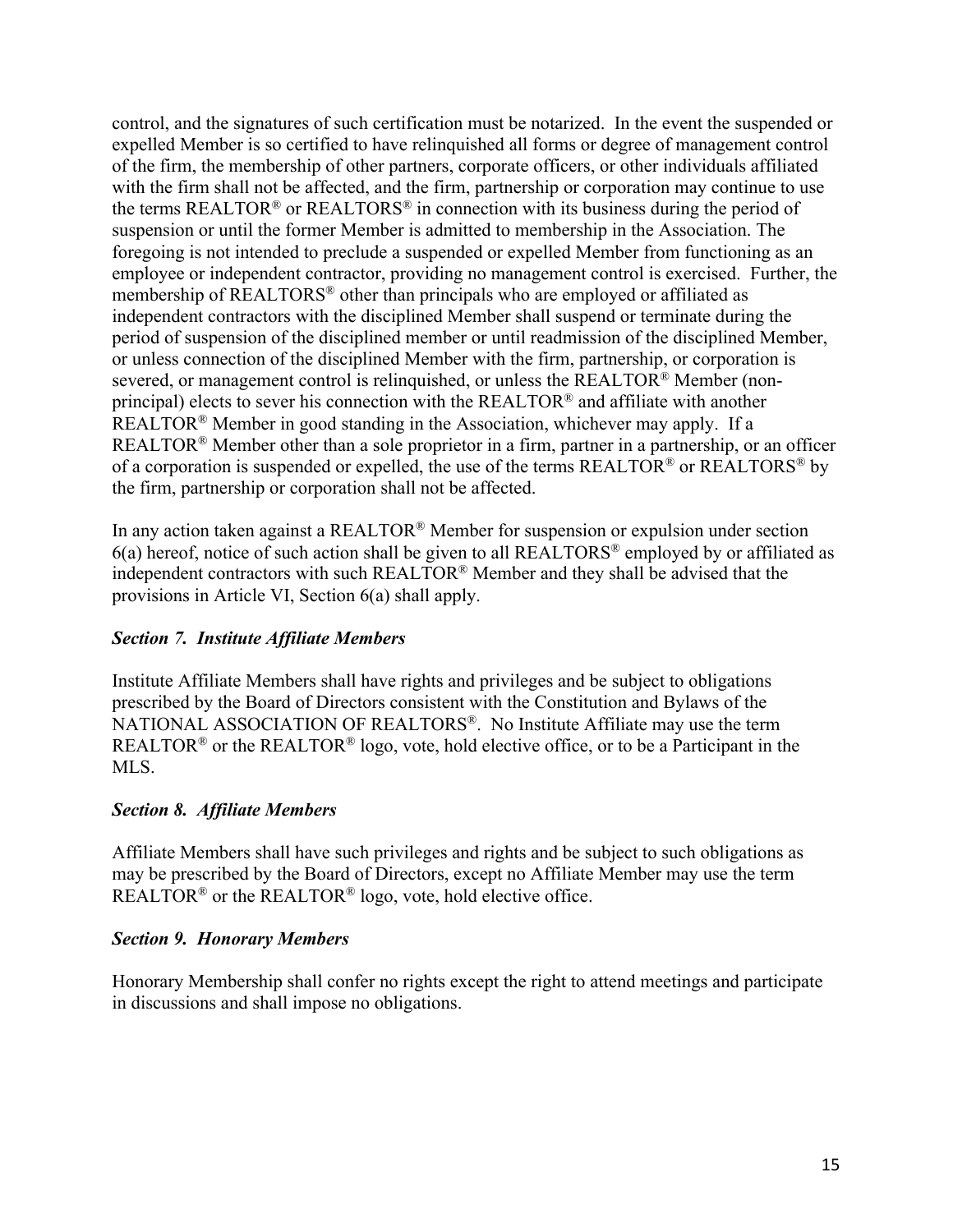### *Section 10. Life Members*

Life Members shall be entitled to all the rights and privileges of REALTOR® Membership and shall be subject to all the obligations of REALTOR® Membership, except that the Board of Directors may confer certain concessions in the matter of dues.

#### *Section 11. Certification*

Designated REALTOR® Members of the Association shall certify to the Association annually on a form provided by the Association, a complete listing of all individuals licensed or certified in the REALTOR'S® office(s) and shall designate a primary Association for each individual who holds membership. Designated REALTORS<sup>®</sup> shall also identify any non-member licensees in the REALTORS® office(s) and if Designated REALTOR® dues have been paid to another Association based on said non-member licensees, the Designated REALTOR® shall identify the Association to which dues have been remitted. These declarations shall be used for purposes of calculating dues under Article X, Section 2(a) of these Bylaws. Designated REALTOR<sup>®</sup> Members shall also notify the Association of any additional individual(s) licensed or certified with the firm as to the date of affiliation or severance of the individual.

#### *Section 12. Harassment*

The Association's policies and procedures on harassment can be found in the Policies and Procedures Manual Section 5.6.

*ARTICLE VII: PROFESSIONAL STANDARDS & ARBITRATION*

### *Section 1. Code of Ethics and Arbitration Manual*

The responsibility of the Association and of Association members relating to the enforcement of the Code of Ethics, the disciplining of members, and the arbitration of disputes, and the organization and procedures incident thereto, shall be governed by the Code of Ethics and Arbitration Manual of the NATIONAL ASSOCIATION OF REALTORS®, as amended from time to time, which is by this reference incorporated into these Bylaws, provided, however, that any provision deemed inconsistent with state law shall be deleted or amended to comply with state law.

### *Section 2. Duty to Abide by State and National Constitutions*

It shall be the duty and responsibility of every REALTOR® of this Association to abide by the Constitution and Bylaws and the Rules and Regulations of the Association, the Constitution and Bylaws of the State Association, the Constitution and Bylaws of the NATIONAL ASSOCIATION OF REALTORS®, and to abide by the Code of Ethics of the NATIONAL ASSOCIATION OF REALTORS®, including the duty to mediate and arbitrate controversies arising out of real estate transactions as specified by Article 17 of the Code of Ethics, and as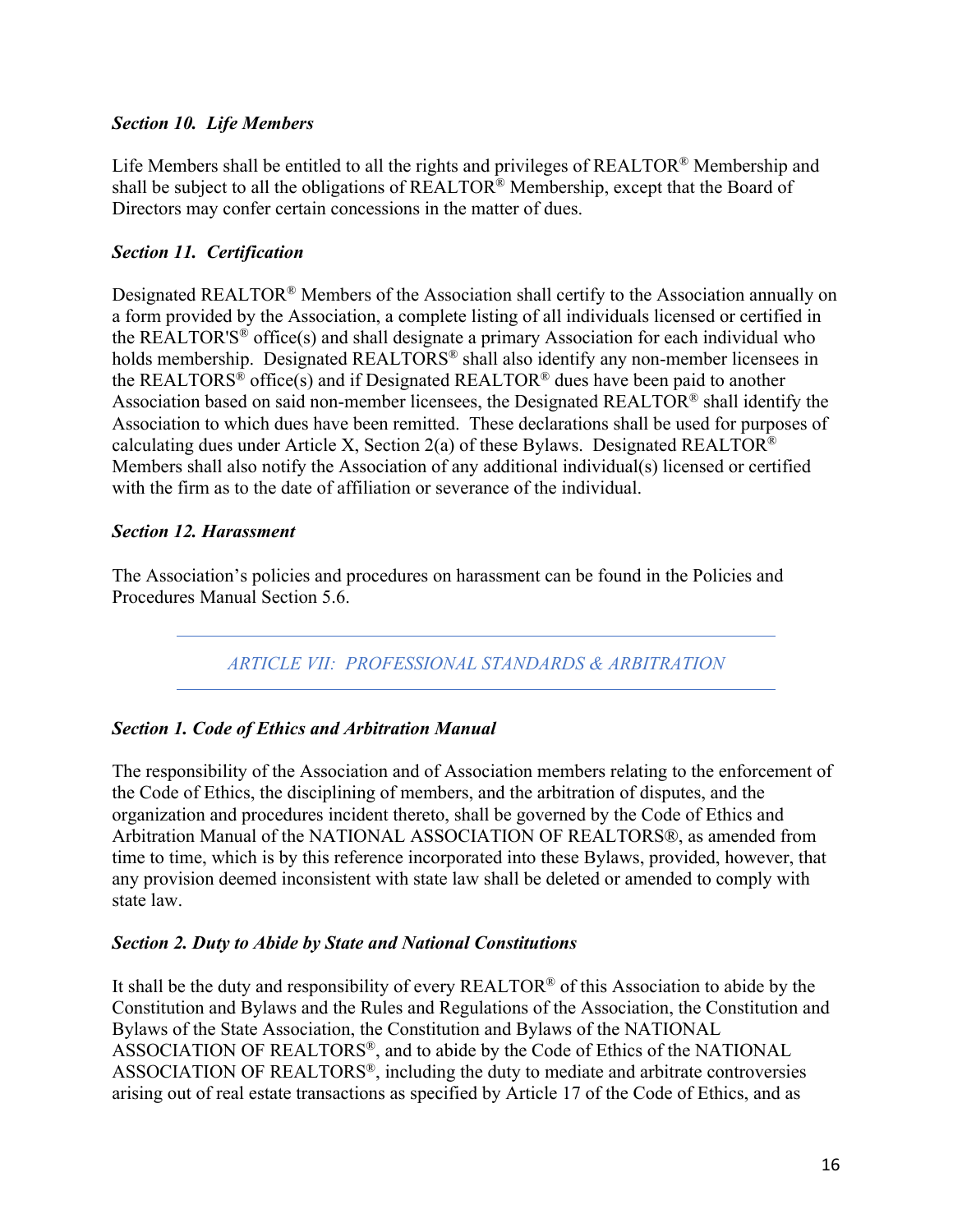further defined and in accordance with the procedures set forth in the *Code of Ethics and Arbitration Manual* of this Association as from time to time amended.

## *Section 3.**Code of Ethics Enforcement*

The responsibility of the Association and Association members relating to the enforcement of the Code of Ethics, the disciplining of members, the arbitration of disputes, and the organization and procedures incident thereto, shall be consistent with the cooperative professional standards enforcement agreement entered by the Association, which by this reference is made part of these Bylaws.

### *Section 4. Cooperative Board Professional Standards Agreement*

- a. Association must enter into cooperative enforcement agreements, consistent with Professional Standards Policy Statement 40: Cooperative Enforcement Agreements.
- b. The responsibility of the Association and Association Members relating to the enforcement of the Code of Ethics, the disciplining of Members, the arbitration of disputes, and the organization and procedures incident thereto, shall be consistent with the cooperative professional standards enforcement agreement entered into by the association, which by this reference is made a part of these Bylaws.

*ARTICLE VIII: USE OF TERMS REALTOR® & REALTORS®*

## *Section 1. Use of the terms REALTOR® and REALTORS®*

Inclusion and retention of the Registered Collective Membership Mark REALTORS® in the name of the Association shall be governed by the Constitution and Bylaws of the NATIONAL ASSOCIATION OF REALTORS® as from time to time amended.

Use of the terms REALTOR® and REALTORS® by members shall, at all times, be subject to the provisions of the Constitution and Bylaws of the NATIONAL ASSOCIATION OF REALTORS® and to the Rules and Regulations prescribed by its board of directors. The Association shall have the authority to control, jointly and in full cooperation with the NATIONAL ASSOCIATION OF REALTORS®, use of the terms within its jurisdiction. Any misuse of the terms by members is a violation of a membership duty and may subject members to disciplinary action by the Board of Directors after a hearing as provided for in the Association's Code of Ethics and Arbitration Manual.

## *Section 2. Use of the terms REALTOR® and REALTORS® Continued*

REALTOR® members of the association shall have the privilege of using the terms REALTOR® and REALTORS® in connection with their places of business within the state or a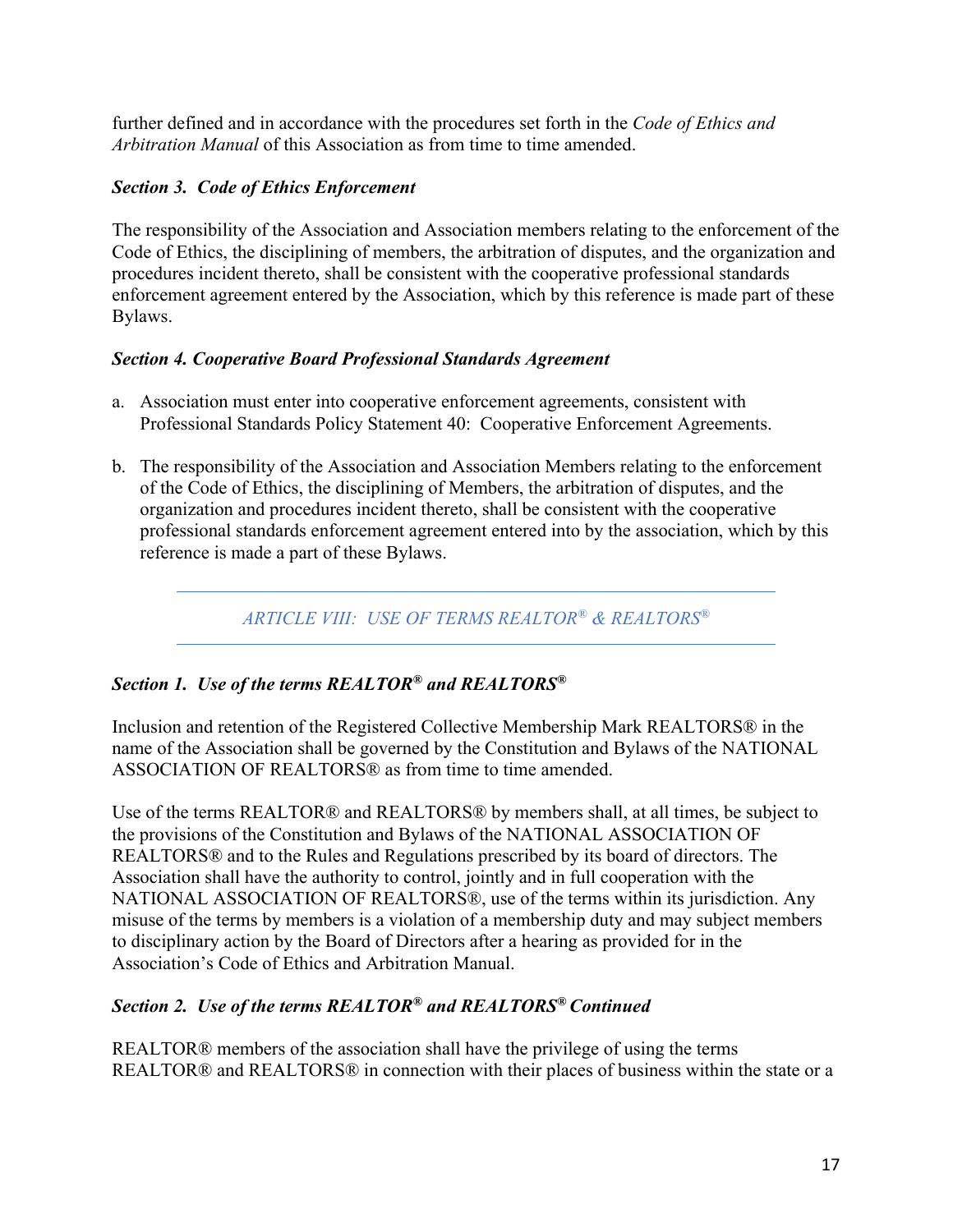state contiguous thereto so long as they remain REALTOR® members in good standing. No other class of members shall have this privilege.

# *Section 3. Use of the terms REALTOR® and REALTORS® by Principals*

A REALTOR® member who is a principal of a real estate firm, partnership or corporation may use the terms REALTOR® and REALTORS® only if all the principals of such firm, partnership, or corporation, who are actively engaged in the real estate profession within the state or a state contiguous thereto, are REALTOR® members or Institute Affiliate members.

In the case of a REALTOR® member who is a principal of a real estate firm, partnership or corporation whose business activity is substantially all commercial, the right to use the term REALTOR® or REALTORS® shall be limited to office locations in which a principal, partner, corporation officer, or branch office manager of the firm, partnership or corporation holds REALTOR® membership. If a firm, partnership, or corporation operates additional places of business in which no principal, partner, corporation officer, or branch office manager holds REALTOR® membership, the term REALTOR® or REALTORS® may not be used in any reference to those additional places of business.

## *Section 4. Use of the terms REALTOR® and REALTORS® by Institute Affiliate Members*

Institute Affiliate members shall not use the terms REALTOR® or REALTORS®, nor the imprint of the emblem seal of the NATIONAL ASSOCIATION OF REALTORS®.

*ARTICLE IX: STATE & NATIONAL MEMBERSHIPS*

## *Section 1. State and National Membership*

The Association shall be a member of the NATIONAL ASSOCIATION OF REALTORS® and the North Carolina Association of REALTORS®. By reason of the Association's membership, each REALTOR® member of the Member Board shall be entitled to membership in the NATIONAL ASSOCIATION OF REALTORS® and the North Carolina Association of REALTORS® without further payment of dues. The Association shall continue as a member of the State and National Associations, unless by a majority vote of all of its REALTOR® members, decision is made to withdraw, in which case the State and National Associations shall be notified at least one month in advance of the date designated for the termination of such membership.

### *Section 2. Use of the terms REALTOR® and REALTORS® as NAR Member*

The Association recognizes the exclusive property rights of the NATIONAL ASSOCIATION OF REALTORS® in the terms REALTOR® and REALTORS®. The Association shall discontinue use of the terms in any form in its name, upon ceasing to be a member of the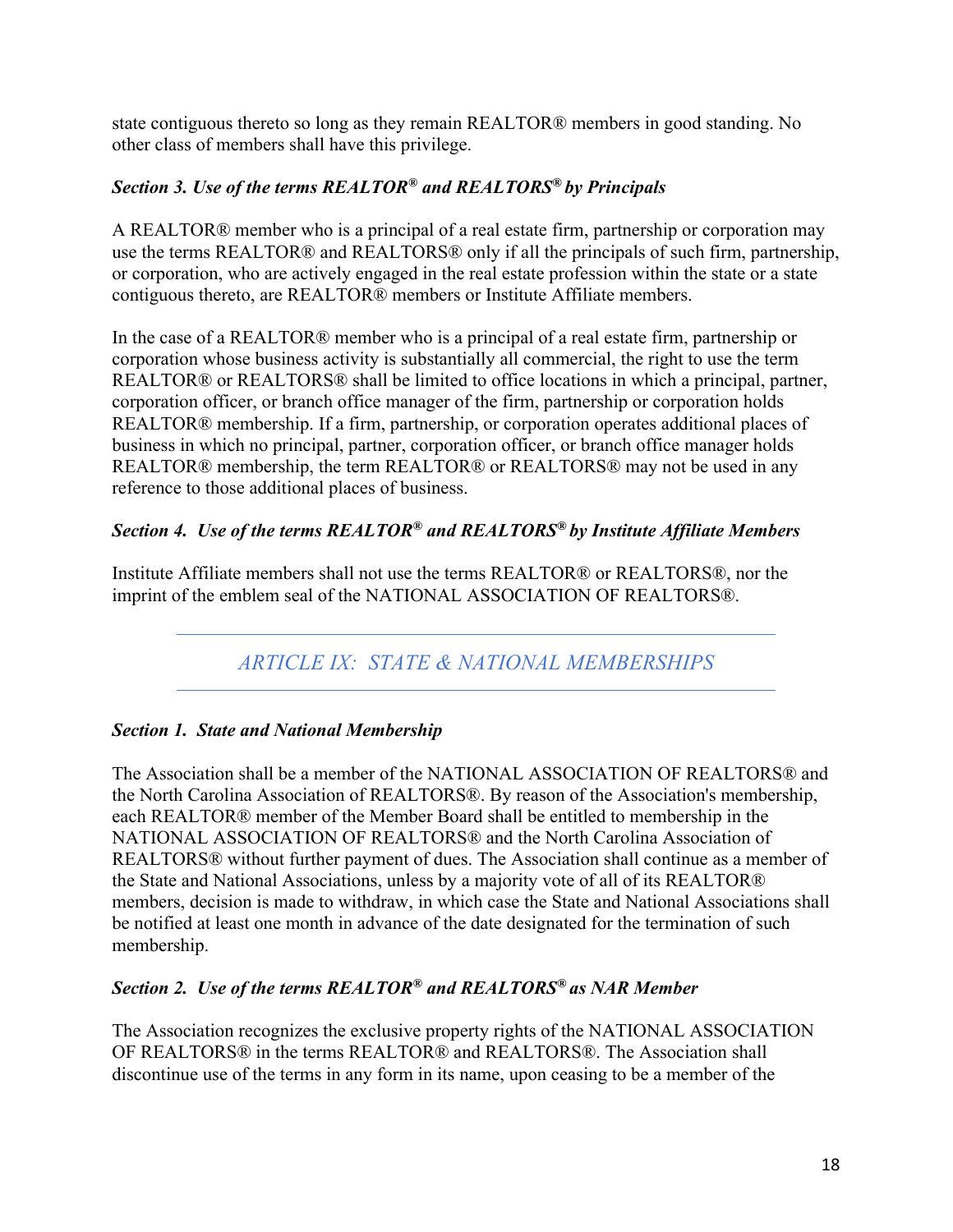National Association, or upon a determination by the Board of Directors of the National Association that it has violated the conditions imposed upon the terms.

#### *Section 3. Adoption of NAR Code of Ethics Agreement*

The Association adopts the Code of Ethics of the NATIONAL ASSOCIATION OF REALTORS® and agrees to enforce the Code among its REALTOR® members. The Association and all of its members agree to abide by the *Constitution, Bylaws,* Rules and Regulations, and policies of the National Association.

# *ARTICLE X: DUES & ASSESSMENTS*

#### *Section 1. Application Fee*

The Board of Directors may adopt an application fee for REALTOR® Membership in reasonable amount, not exceeding three (3) times the amount of the annual dues for  $REALTOR^{\circledR}$ Membership, which shall be required to accompany each application for REALTOR<sup>®</sup> Membership, and which shall become the property of the Association upon final approval of the application.

#### *Section 2. Dues*

The annual dues of each Designated REALTOR® member shall be in such amount as established annually by the Board of Directors, plus an additional amount to be established annually by the Board of Directors times the number of real estate salespersons and licensed or certified appraisers who (1) are employed by or affiliated as independent contractors, or who are otherwise directly or indirectly licensed with such REALTOR® member, and (2) are not REALTOR® members of any association in the state or a state contiguous thereto or Institute Affiliate members of the Association. In calculating the dues payable to the Association by a designated REALTOR® member, non-member licensees as defined in (1) and (2) of this paragraph shall not be included in the computation of dues if the designated REALTOR® has paid dues based on said non-member licensees in another association in the state or a state contiguous thereto, provided the designated REALTOR® notifies the Association in writing of the identity of the association to which dues have been remitted. In the case of a designated REALTOR® member in a firm, partnership, or corporation whose business activity is substantially all commercial, any assessments for non-member licensees shall be limited to licensees affiliated with the designated REALTOR® (as defined in (1) and (2) of this paragraph) in the office where the designated REALTOR® holds membership, and any other offices of the firm located within the jurisdiction of this association.

A REALTOR® member of a Member Board shall be held to be any member who has a place or places of business within the state or a state contiguous thereto and who, as a principal, partner, corporate officer, or branch office manager of the firm, partnership or corporation is actively engaged in the real estate profession as defined in Article III, Section 1 of the Constitution of the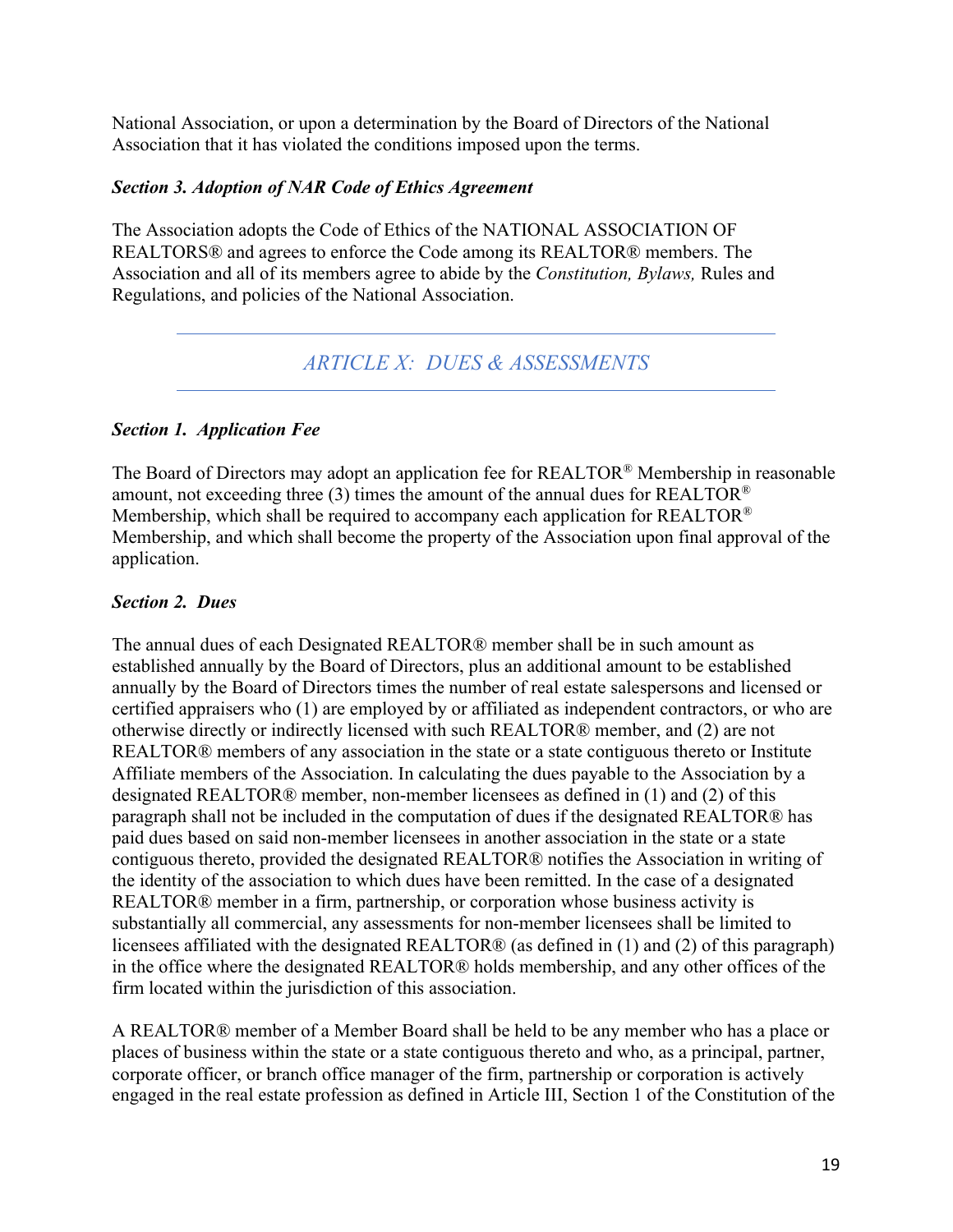NATIONAL ASSOCIATION OF REALTORS®. An individual shall be deemed to be licensed with a REALTOR® if the license of the individual is held by the REALTOR®, or by any broker who is licensed with the REALTOR®, or by any entity in which the REALTOR® has a direct or indirect ownership interest and which is engaged in other aspects of the real estate business provided that such licensee is not otherwise included in the computation of dues payable by the principal, partner, corporate officer, or branch office manager of the entity.

A REALTOR® with a direct or indirect ownership interest in an entity engaged exclusively in soliciting and/or referring clients and customers to the REALTOR® for consideration on a substantially exclusive basis shall annually file with the Association on a form approved by the Association a list of the licensees affiliated with that entity and shall certify that all of the licensees affiliated with the entity are solely engaged in referring clients and customers and are not engaged in listing, selling, leasing, renting, managing, counseling, or appraising real property. The individuals disclosed on such form shall not be deemed to be licensed with the REALTOR® filing the form for purposes of this section and shall not be included in calculating the annual dues of the designated REALTOR®. Designated REALTORS® shall notify the Association within three (3) days of any change in status of licensees in a referral firm.

The exemption for any licensee included on the certification form shall automatically be revoked upon the individual being engaged in real estate licensed activities (listing, selling, leasing, renting, managing, counseling, or appraising real property) other than referrals, and dues for the current fiscal year shall be payable.

Membership dues shall be prorated for any licensee included on a certification form submitted to the Association who during the same calendar year applies for REALTOR® or REALTOR-ASSOCIATE® membership in the Association. However, membership dues shall not be prorated if the licensee held REALTOR® or REALTOR-ASSOCIATE® membership during the preceding calendar year.

### *Section 3. REALTOR® Member Dues*

The annual dues of REALTOR® members other than the designated REALTOR® shall be as established annually by the Board of Directors.

The annual dues of each Institute Affiliate Member shall be as established in Article II of the Bylaws of the National Association of REALTORS®.

### *Section 4. Dues Payable*

Dues for all continuing members shall be payable annually, due December 15<sup>th</sup> and delinquent after January 15th. Dues for a new member shall be computed from the date of application and granting of provisional membership. Any notice and any invoice for dues, fees, or assessments required or permitted by this Article 12 may be sent or submitted by Authorized Communications Methods.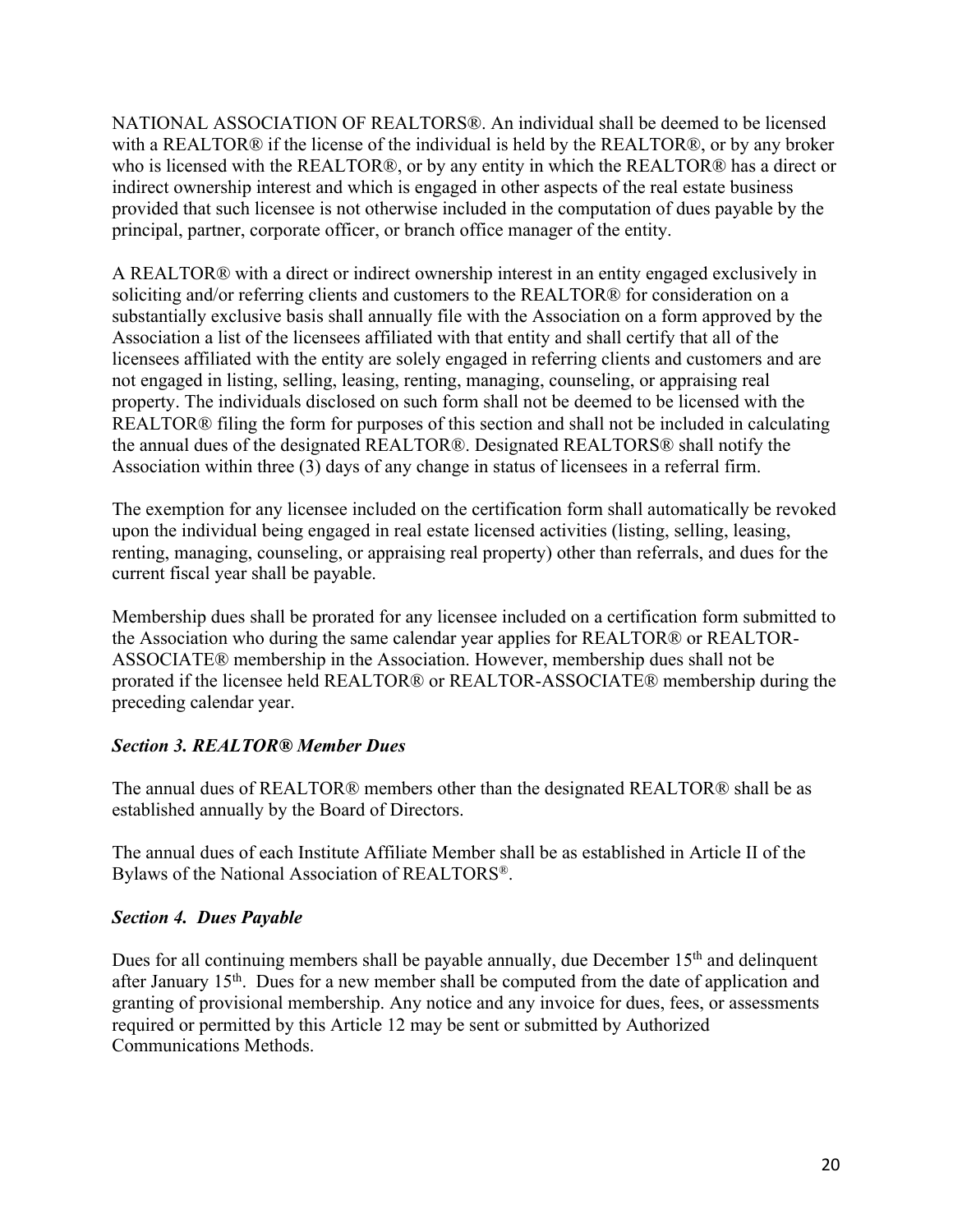In the event a sales licensee, or licensed or certified appraiser, who holds REALTOR® or Licensed Assistant/Referral membership is dropped for nonpayment of Association dues, and the licensee remains with the designated REALTOR'S® firm, the dues obligation of the "designated" REALTOR® (as set forth in Article 12) will be increased to reflect the addition of a non-member licensee. Dues shall be calculated from the first day of the current fiscal year and are payable within two weeks of the notice of termination to the designated REALTOR<sup>®</sup>.

### *Section 5. Nonpayment of Financial Obligations*

If the dues, fees, fines or other assessments of the Association are not paid timely, as described in the Association's policy manual – disciplinary action shall be in accordance with the policies of the Association.

If the dues, fees, fines or other assessments of the Association's regional multiple listing service are not paid timely – disciplinary action shall be handled by and in accordance with the policies of the regional multiple listing service.

## *Section 6. Deposits and Expenditures*

Deposits and expenditures of funds shall be in accordance with policies established by the Board of Directors.

### *Section 7. Notice of Dues, Fees, Fines, Assessments, and Other Financial Obligations of Members*

All dues, fees, fines, assessments, or other financial obligations to the Association shall be noticed to the delinquent Association member using Authorized Communications Methods setting forth the amount owed and due date.

## *Section 8.**REALTOR® Emeriti*

The dues of REALTOR® members who are REALTOR® Emeriti (as recognized by the National Association), past presidents and past treasurers of the National Association or recipients of the Distinguished Service Award shall be as determined by the board of directors. Dues of REALTOR® Emeriti shall be governed by the policies of this association and the National Association of REALTORS®.

# *ARTICLE XI: OFFICERS & DIRECTORS*

## *Section 1. Officers*

The Officers of the Association shall be: President, President-Elect, Secretary/Treasurer, and the Immediate Past-President. The President-Elect shall automatically succeed to the position of President, in the year after his or her term, without the necessity of standing for election. In order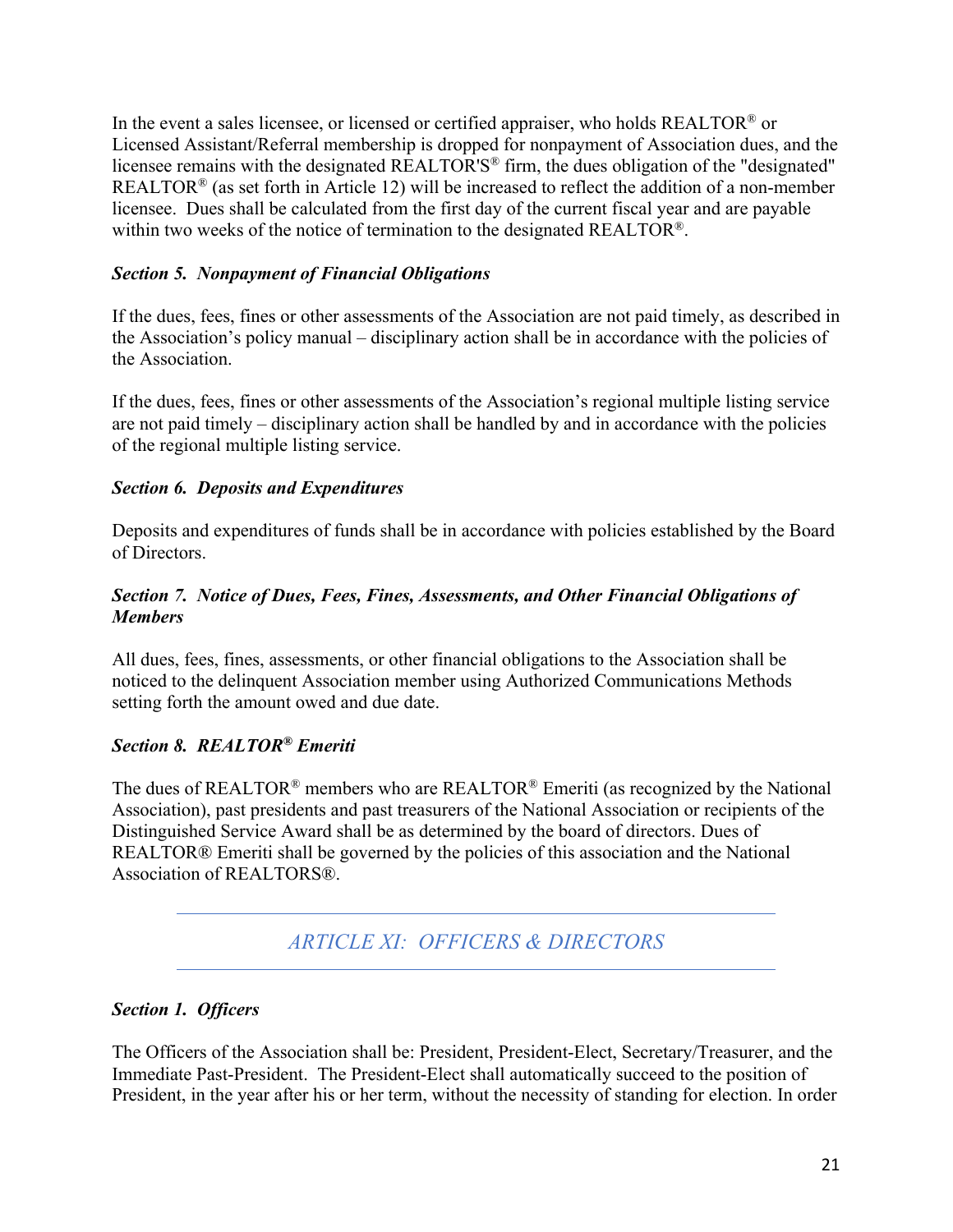to serve as an Officer, a member shall have served at least two years in the last five years as a Director and have not been involuntarily removed per Section 6 of this Article in the last five (5) years. All Officers and Directors must be active REALTOR® members of the Association. There shall also be a non-elected Chief Executive Officer who shall be employed by the Association to manage and operate the Association as directed by the Board of Directors.

## *Section 2. Duties of Officers*

The duties of the Officers shall be such as their titles, by general usage, would indicate and such as may be assigned to them by the Board of Directors. It shall be the particular duty of the Chief Executive Officer to keep the records and carry on all necessary correspondence with the North Carolina Association of REALTORS®, Inc. and the NATIONAL ASSOCIATION OF REALTORS®.

## *Section 3. Board of Directors*

The governing body of the Association shall be a Board of Directors consisting of the Officers, and 20 elected Directors and one appointee. The Chief Executive Officer shall be a non-voting member of the Board of Directors. The Board of Directors may invite the President of the REALTOR® Foundation of Wake County, Inc., and other members serving in official capacities of state and National REALTOR® organizations, to serve in a non-voting, advisory capacity on the Board of Directors. If these invited members are currently serving in an elected Director position of the Association, they will serve in a dual capacity, but having only a single vote.

To serve as a Director, a member must have been a REALTOR® member of the Raleigh Regional Association of REALTORS® in good standing for the previous two (2) years, have not been involuntarily removed per Section 6 of this Article in the last five (5) years, and must have actively served on and met at least two (2) items of the following criteria:

- 1. One complete term of service on an RRAR committee within the last five (5) years.
- 2. Been a member of a sanctioned RRAR council for at least one-year (12 months) during the last five (5) years.
- 3. Been a member of a presidential appointed work group during the last five (5) years.
- 4. Has previously served on the RRAR Board of Directors within the last five (5) years.
- 5. Graduated from the Triangle REALTORS® Leadership Academy.

The term of office for Directors shall be two years with approximately one-half elected each year. The Directors will be limited to serving six consecutive years

Resignation during a term, including resignation per policy for absences from Directors' meetings, shall be considered as a full term in this six-year limitation. Directors, who during the middle of their elected two-year term are elected to hold an Officer position in the Association, shall have the option to return to that Director position to finish their elected term following their service as an Officer. At the end of that year, should it be their six-year limitation of service as a Director, the individual will not be eligible to run for any elected Officer or Director position for one year.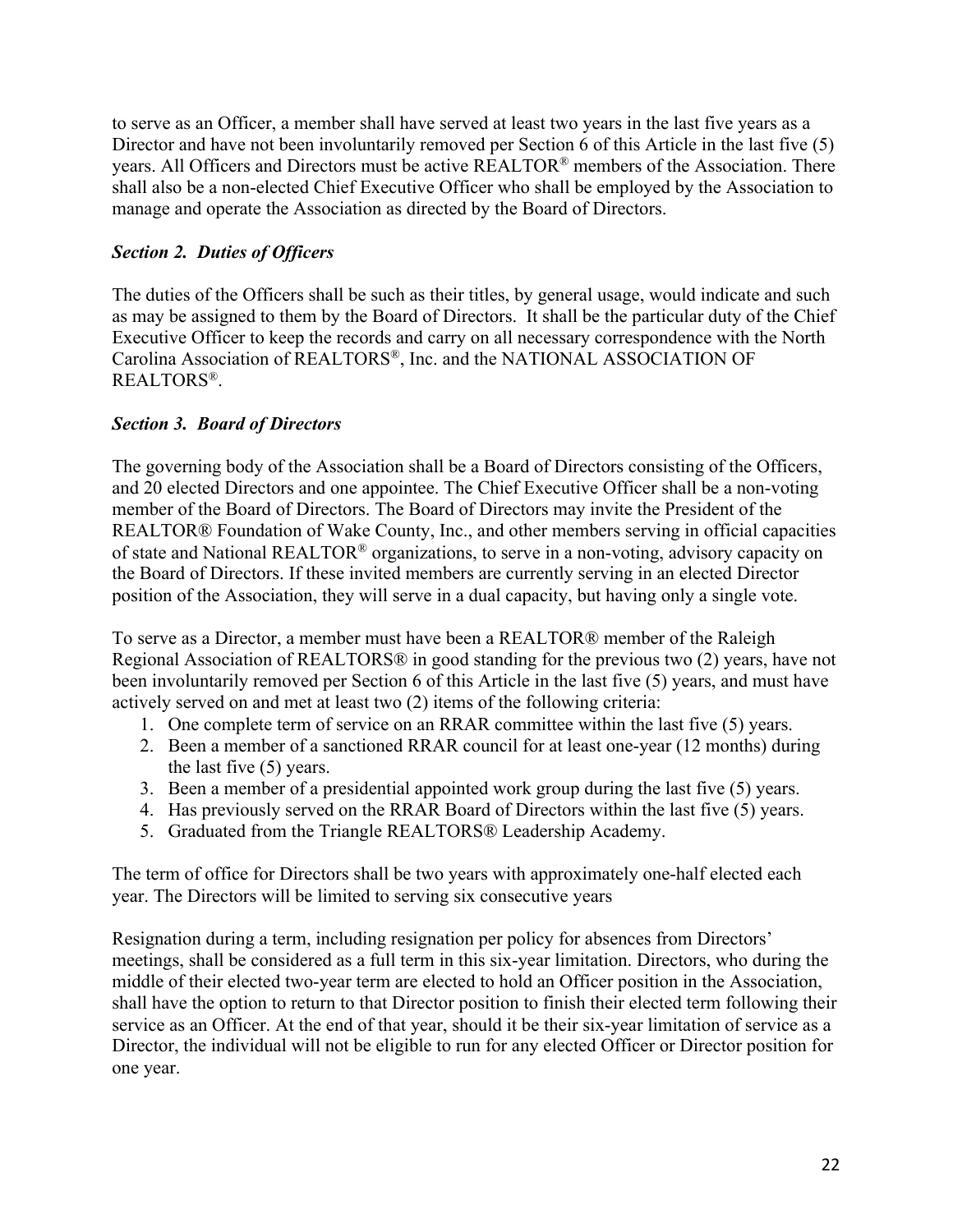The Past President, President and President-Elect shall be held over without election to the Board of Directors in order to fulfill the Officer positions for which they were elected.

The incoming President will have the option to appoint one additional member to the Board of Directors per the policy. This appointee will serve a two-year term as a Director and must meet the same requirements as elected Directors and are subject to the same limitations of service. No more than twenty percent (20%) of the Board of Directors may be from the same firm.

### *Section 4. Election of Officers and Directors*

*Nominating and Certifying Committee and Nomination Procedures:*

- a. At least ninety (90) days before the date established for the election, notice will be made to all members identifying available elected positions of the Association open in the next election and nomination procedures.
- b. At least ninety (90) days before the date established for the election, a Nominating and Certifying Committee shall be convened to perform the duties described in 4.1.h of association policies.
- c. The Committee shall consist of the four most immediate Past Presidents available and two members who have been appointed by the President from the general membership. The Past President, who is four years out of office, shall be Chair. In the absence of that person, the Past President three years out will be the Chair, and likewise in succession.
- d. No member of the Nominating and Certifying Committee may be running for a Director or Officer's position.
- e. The Committee will certify each candidate according to the policies of the Association for the election.
- f. The Nominating and Certifying Committee shall select one or more candidates for each office, except that of President if there is a sitting President-Elect.
- g. A person who is nominated by the committee for an Officer's position may be nominated for a Director's position during the same election.
- h. If an individual should win both an Officers' and Directors' race, they shall automatically decline the position of Director. The next highest vote receiver will assume the declined position.
- i. The Nominating and Certifying Committee shall communicate the list of candidates to each member at least 30 days preceding the election.
- j. The Nominating and Certifying Committee shall administer the Election and all other membership votes in accordance with these Bylaws.

*Write-In Candidates - Members shall have the option to nominate additional candidates who meet the requirements for the position being nominated. Members may choose to write in the name of a person who has been nominated as an Officer and indicate that they are voting for that person as a Director. If a write-in candidate is elected as an Officer and as a Director, he or she shall serve as an Officer.*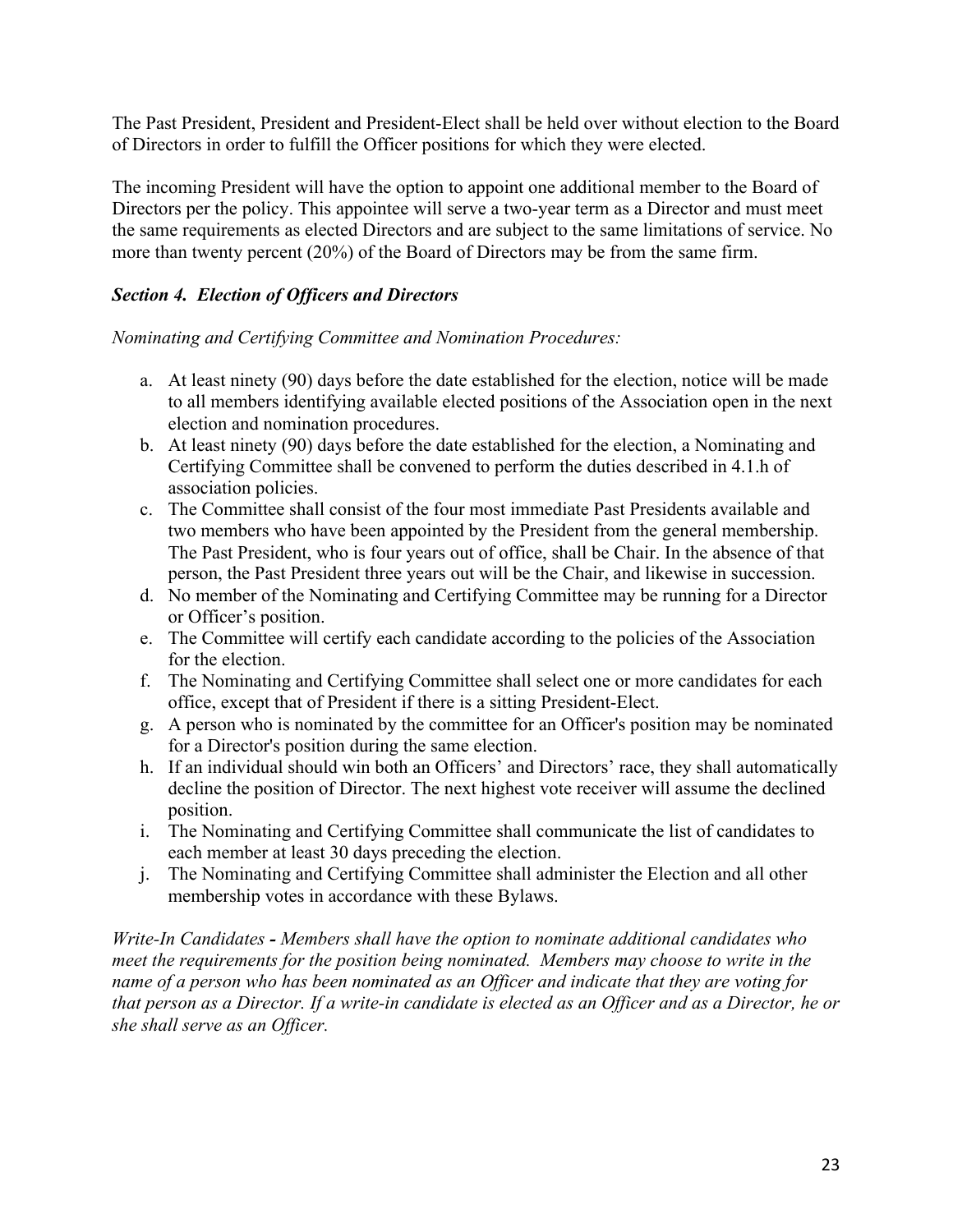*Election Procedure - Voting for Officers and Directors shall take place each year on a day(s) designated by the Board of Directors. Ballots will be tabulated after the polls close and results of the election will be announced as soon as possible.*

### *Section 5. Vacancies*

- a. If any Officer or Director is suspended or terminated from membership for any cause, including the nonpayment of financial obligations to the Association, then the office or seat on the Board of Directors occupied by such person, shall be deemed to be immediately vacated.
- b. Such vacancies shall be filled by a recommendation of Executive Committee with approval by a majority of the Board of Directors.
- c. The term of an Officer or Director so appointed shall expire on the date that the term of the suspended or terminated Officer or Director would otherwise have expired had such Officer or Director not been suspended or terminated.
- d. If a vacancy is created as a result of the election of a Director to another office, said vacancy shall be filled in accordance with (b) of this Section 5 above.
- e. In the event of death, removal, resignation or incapacity of any Officer or Director, the office or seat on the Board of Directors shall be deemed to be immediately vacated. Such vacancies may be filled by a recommendation of Executive Committee with approval by a majority of the Board of Directors. The term of an Officer or Director so appointed shall expire on the date that the term of the deceased, resigned or incapacitated Officer or Director would otherwise have expired had such Officer or Director not died, resigned or become incapacitated.
- f. If the office of the President should become vacant, the President-Elect shall fill the vacancy and complete the unexpired term. The President-Elect who fills a vacancy in the office of President shall automatically become President for a full term after completion of the unexpired term.

## *Section 6. Removal of Officers and Directors*

In the event an Officer or Director is deemed to be "incapable" of fulfilling the duties for which elected, but will not resign from office voluntarily, the Officer or Director may be removed from office under the following procedure.

*NOTE: For the purposes of this section, "incapable" may mean either that a person suffers from incapacity for health reasons or that a person is found to have engaged in conduct flagrantly in violation of the objectives of the Association, as defined in Article II, any part of these Bylaws or other Association policies, state and federal laws, and/or the REALTOR® Code of Ethics.*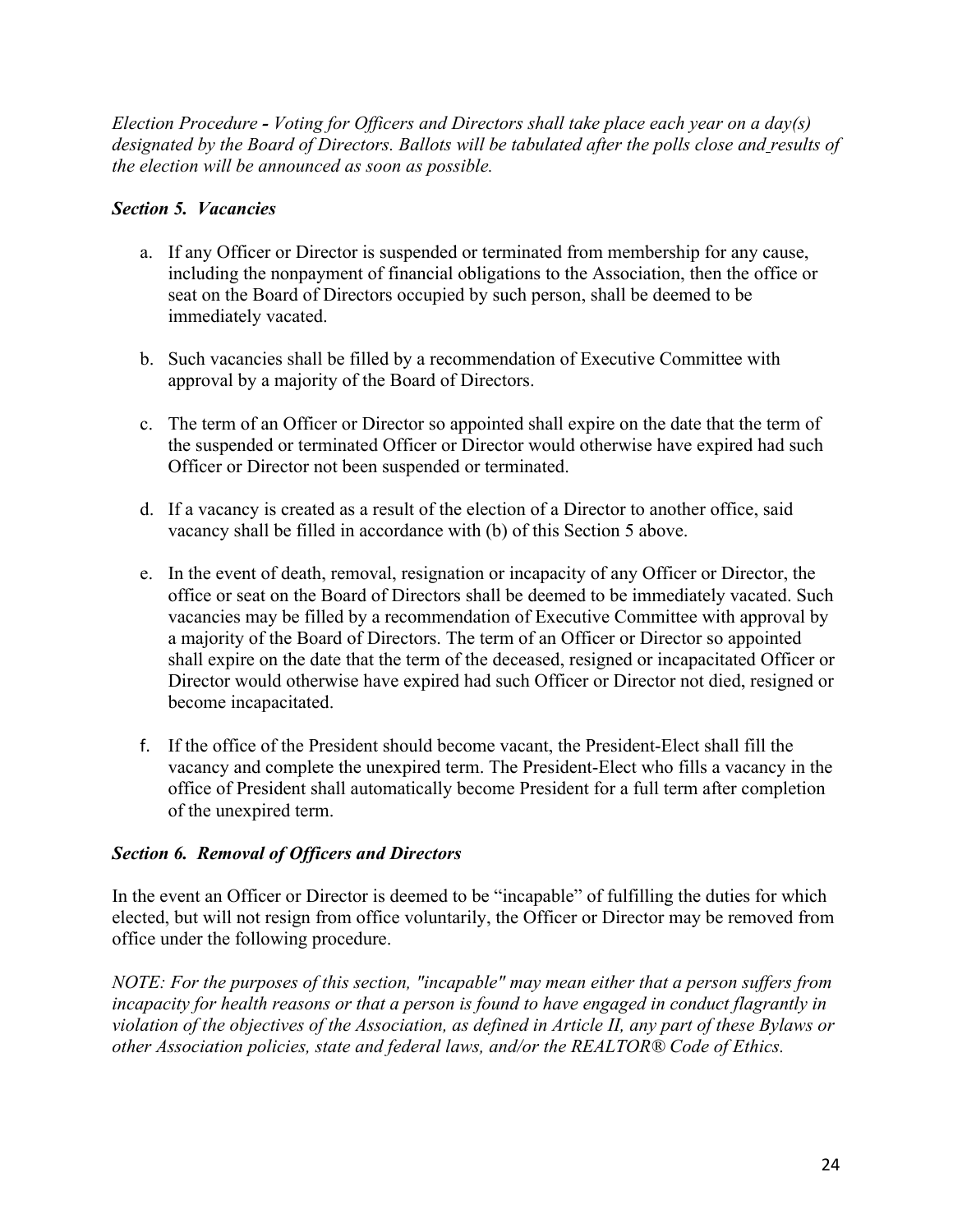- a. A petition requiring the removal of an Officer or Director and signed by a majority of all Directors shall be filed with the President, or if the President is the subject of the petition, with the President-Elect and shall specifically set forth the reasons the individual is deemed disqualified from further service.
- b. Upon receipt of the petition, and after a thorough review and examination of pertinent facts by the Executive Committee and legal counsel, a special meeting of the Board of Directors of the Association shall be held within 30 days and the sole business of the meeting shall be to consider the charge against the Officer or Director and to render a decision on such petition.
- c. Notice of the special meeting, which shall be mandatory for all voting Directors, shall be given at least ten (10) days prior to the meeting. The meeting shall be conducted by the President of the Association unless the President's continued service in office is being considered at the meeting. In such case, the next ranking officer will conduct the meeting. A three-fourths vote of the voting Directors present shall be required for the removal from office.

## *Section 7. Chief Executive Officer*

There shall be a CEO, appointed by the Board of Directors, who shall be the chief administrative officer of the Association. The CEO shall have the authority to hire, supervise, evaluate and terminate other staff, if any, and shall perform such other duties as prescribed by the Board of Directors. The Personnel Committee, as per policy Section 4.1.i, is charged with managing all decisions regarding the Chief Executive Officer of RRAR.

### *Section 8. Liability*

The Officers and Members of the Board of Directors of the corporation, designated or elected as provided in these bylaws, shall not be liable for any mistake of judgement, negligence, or other act or omission, except for individual willful misconduct or bad faith. The Officers and Members of the Board of Directors are indemnified and held harmless to the fullest extent allowed by law against all liabilities to others arising out of contracts made by the Officers and Board of Directors on behalf of the corporation, unless any such contract shall have been made in bad faith or contrary to the provisions of these bylaws and against all liability arising out of any other actions taken by the Officers and Members of the Board of Directors in good faith within the course of their duties and the scope of their authorities. It is intended that the Officers, Members of the Board of Directors and any agent or employee on behalf of the corporation shall have no personal liability with respect to any contract made by them on behalf of the corporation. Every agreement made by the Officers, Members of the Board of Directors or by any agent or employee on behalf of the corporation, which agreement the Officer, Director, agent or employee is authorized to make shall provide that the Officers, Board of Directors, agents or employees, as the case may be, are acting only as agents for the corporation and shall have no personal liability thereunder. The corporation shall obtain, to the extent available, Directors' and Officers' liability insurance and errors and omissions liability insurance, the cost for said insurance to be provided at the expense of the corporation.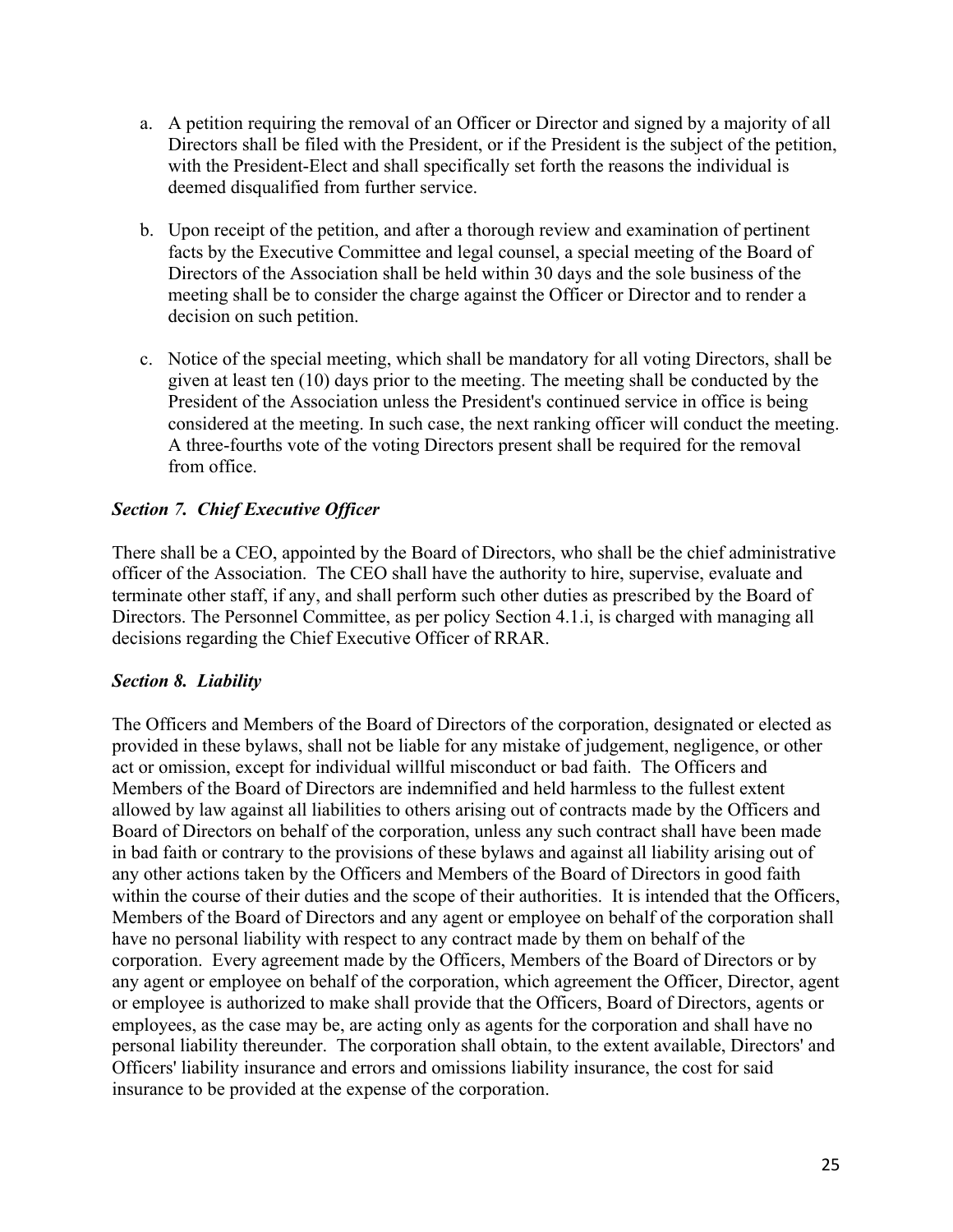## *Section 1. Annual Meetings*

The annual meeting of the Association shall be held in the fourth quarter of each year, with the date, place, and hour to be designated by the President and proper notification given to the Board of Directors and membership.

### *Section 2. Meetings of Directors*

The Board of Directors shall meet at a regular time and place of meetings or shall meet at the call of the President with due notice. Absence from three (3) regular meetings, per Association policy, shall be construed as resignation. A quorum for the transaction of business shall be a majority of the Board of Directors, except as may otherwise be required by state law.

### *Section 3. Other Meetings*

Meetings of the Members may be held at such other times as the President or Board of Directors may determine, or upon the written request of at least twenty percent (20%) of the Members eligible to vote.

### *Section 4. Notice of Annual and/or Other Meetings*

Written or electronic notice shall be given to every Member entitled to participate in the meeting at least one (1) week preceding all meetings. If a special meeting is called, it shall be accompanied by a statement of the purpose of the meeting.

### *Section 5. Quorum*

The Members in good standing present at any Annual Meeting or Other Meeting of the Association shall constitute a quorum.

### *Section 6. Electronic Meetings and Communications*

To the fullest extent permitted by law, the Board of Directors, committees, or Association membership, at the discretion of the Executive Committee, may conduct business or meet by Authorized Communications Methods. This includes Internet video and authorized and secure virtual meeting software. All existing confidentiality agreements shall apply to these communications and meetings as referred to in the Association policy manual Section 9.3.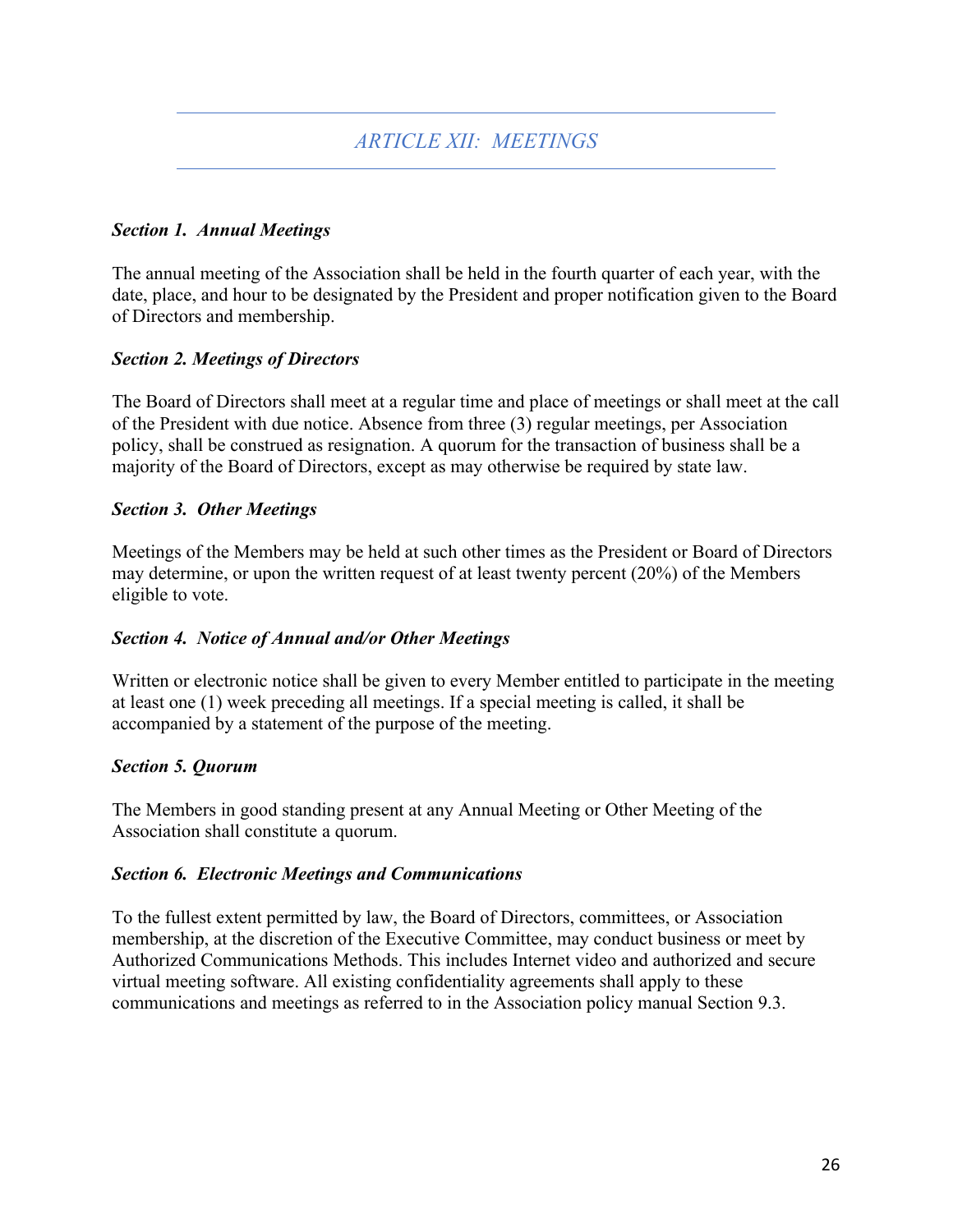### *Section 7. Action without Meeting*

Unless specifically prohibited by the Articles of Incorporation, any action required or permitted to be taken at a meeting of the Board of Directors may be taken without a meeting if a consent in writing, setting forth the action so taken, shall be signed by all of the Directors. The consent shall be evidenced by one or more written approvals, each of which sets forth the action taken and bears the signature of one or more directors. All the approvals evidencing the consent shall be delivered to the CEO to be filed in the corporate records. The action taken shall be effective when all the Directors have approved the consent unless the consent specifies a different effective date.

# *ARTICLE XIII: COMMITTEES, ADVISORY GROUPS, SUBSIDIARY CORPORATIONS*

#### *Section 1. Standing Committees*

The President shall appoint from among the Active Members per the policies of the Association, subject to confirmation by the Executive Committee, the following standing committees:

Bylaws, Communications and Public Relations, Diversity Equity and Inclusion (DEI), Finance, Government Policies and Issues, Grievance, Legal Action, Nominating and Certifying, Personnel, Policy Rapid Response, Professional Development, Professional Standards, RPAC, Strategic Planning, YPN**,** Global, and the Awards Committees of Hall of Fame and REALTOR® of the Year.

Appointments to the Professional Standards and Grievance Committee shall be consistent with the cooperative professional standards enforcement agreement of the Association.

#### *Section 2. Executive Committee*

The Executive Committee shall be composed of all Officers elected by the general Membership or their successors, and the Immediate Past President of the Association as well as the Chief Executive Officer who shall be a non-voting member. The Executive Committee shall meet at the call of the President.

The Executive Committee shall have authority to act for the Directors between Directors meetings with the full authority of the entire Board of Directors on any matters on which the Directors could act in a formal meeting, except that the Executive Committee shall not, unless specifically authorized by the vote of the Directors, take any of the following actions in lieu of the Board of Directors:

- a. Act to change the corporate status or amend the Charter or By-Laws of the Association or its subsidiaries and affiliates.
- b. Determine to institute, or resolve, any lawsuit involving the Association where the potential exposure to the Association exceeds \$10,000.00.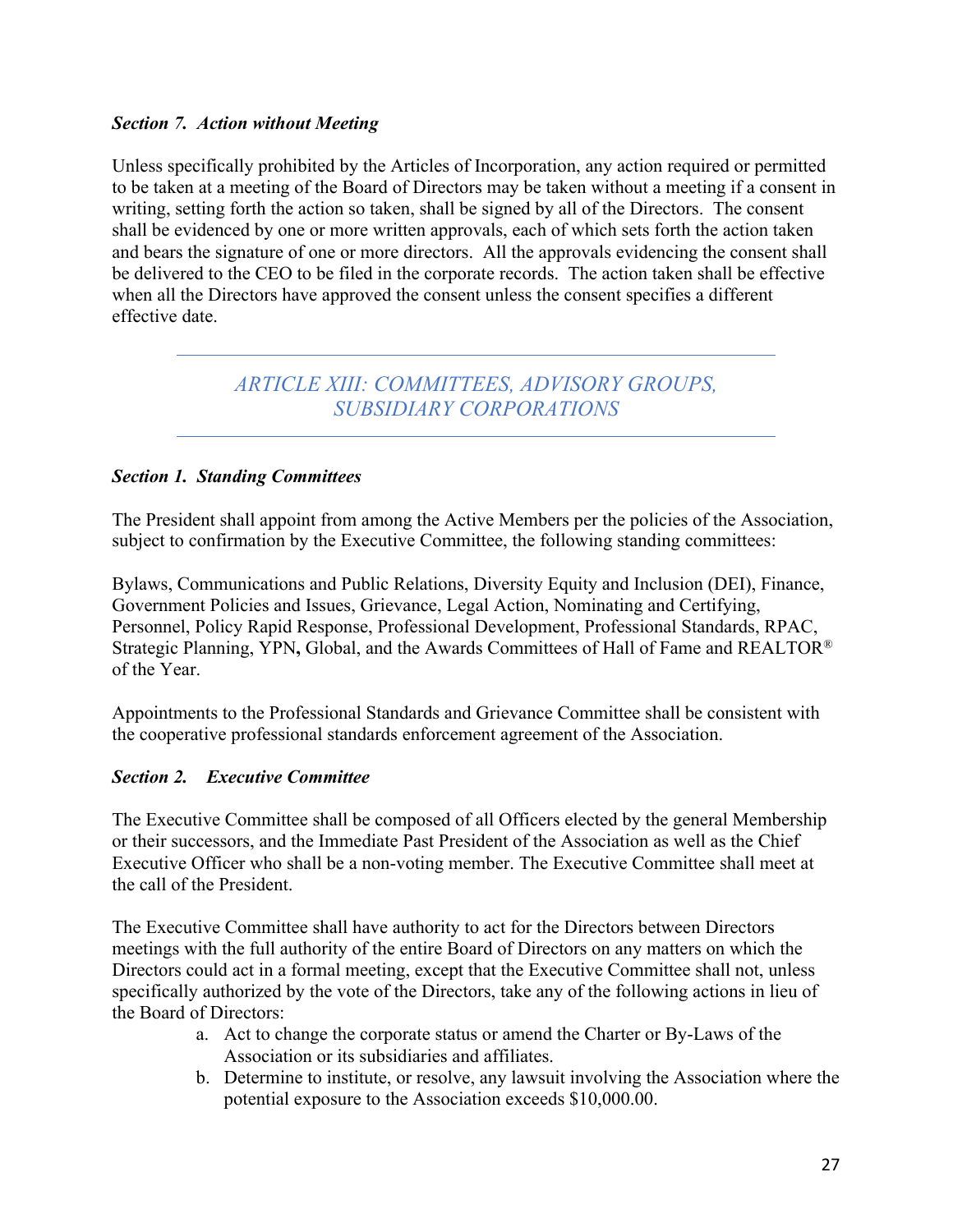- c. Approve any item not set forth in the approved budget having a total exposure to the Association exceeding \$10,000.00.
- d. Fill any vacancies as to Officers or Directors which would otherwise be filled by the Association.
- e. Terminate or employ the Chief Executive Officer.

### *Section 3. Special Committees*

The President shall appoint, subject to confirmation by the Board of Directors, such special committees or task forces, as deemed necessary.

## *Section 4. REALTOR® FOUNDATION OF WAKE COUNTY (RFOWC)*

The REALTOR® Foundation of Wake County is a 501(c)(3) nonprofit organization that improves homes and communities through the collective volunteer efforts and financial donations made by members of the Raleigh Regional Association of REALTORS®. The Foundation Board of Directors is comprised of fifteen (15) RRAR members and five (5) members appointed by the Foundation Board. RFOWC is governed by its own Bylaws and rules.

## *Section 5. Triangle Multiple Listing Service (TMLS)*

The Raleigh Regional Association of REALTORS® is the sole owner of TMLS. The TMLS is governed by its own bylaws and rules. Changes to those bylaws or rules require approval by the association's Board of Directors. RRAR will maintain a non-voting member on the TMLS Board of Directors.

### *Section 6. Organization*

All committees shall be of such size and shall have such duties, functions and powers as may be assigned to them by the President subject to approval of the Board of Directors, except as otherwise provided in the Bylaws and Policies.

### *Section 7. President*

The President shall be an ex-officio member of all committees and shall be notified of their meetings.

### *Section 8. President-Elect*

The President-Elect shall be an ex-officio member of all committees and shall be notified of their meetings.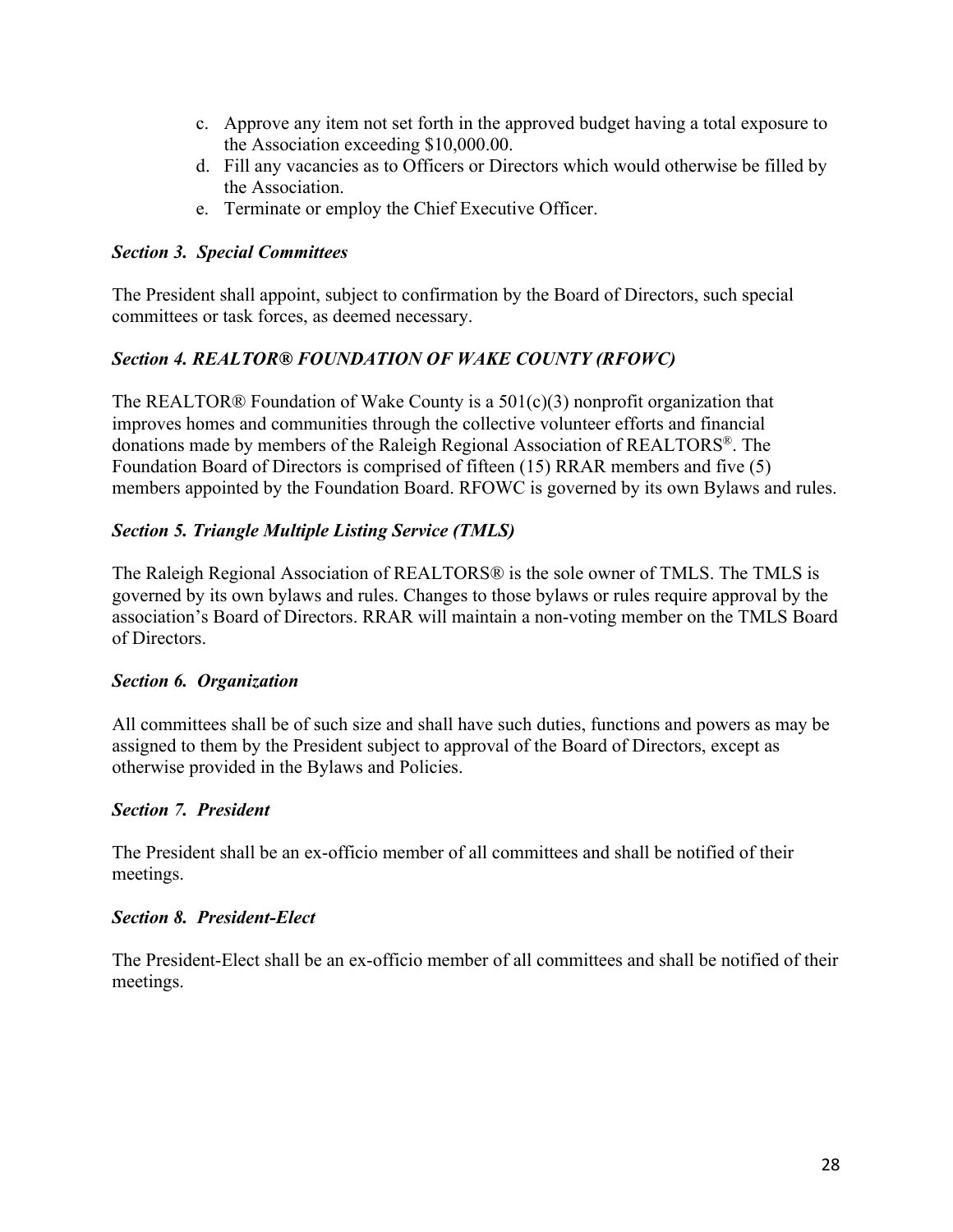#### *Section 9. Action without Meeting*

Upon unanimous consent, any committee may choose to act upon a specifically stated matter without a meeting using any Authorized form of communication as defined in policy. A quorum must be present, and only the specifically stated matter may be discussed or acted upon.

*ARTICLE XIV: FISCAL & ELECTIVE YEAR*

### *Section 1. Fiscal and Elective Year of the Association*

The fiscal and elective year of the Association shall be the calendar year.

*ARTICLE XV: RULES OF ORDER*

### *Section 1. Robert's Rules of Order*

Robert's Rules of Order, latest edition, shall be recognized as the authority governing the meetings of the Association, its' Board of Directors and committees, in all instances wherein its' provisions do not conflict with the Bylaws and Policies.

*ARTICLE XVI: AMENDMENTS*

### *Section 1. Bylaws*

These Bylaws may be amended by majority vote of the Directors present and qualified to vote at any meeting at which a quorum is present, provided the substance of such proposed amendment or amendments shall be plainly stated in the call for the meeting. Article XVII may be amended only by majority vote of all REALTOR® Members. When Bylaws amendments are mandated by NAR policy, these Bylaws shall be automatically amended to reflect the mandate as of the effective date of the mandatory policy authorized by the NATIONAL ASSOCIATION OF REALTORS®. The Association shall provide notice of that change in a regular or special membership communication.

#### *Section 2. Consideration of Amendments*

Notice of all meetings at which such amendments are to be considered shall be given to every Director either by written or electronic notice, at least one week prior to the time of the meeting.